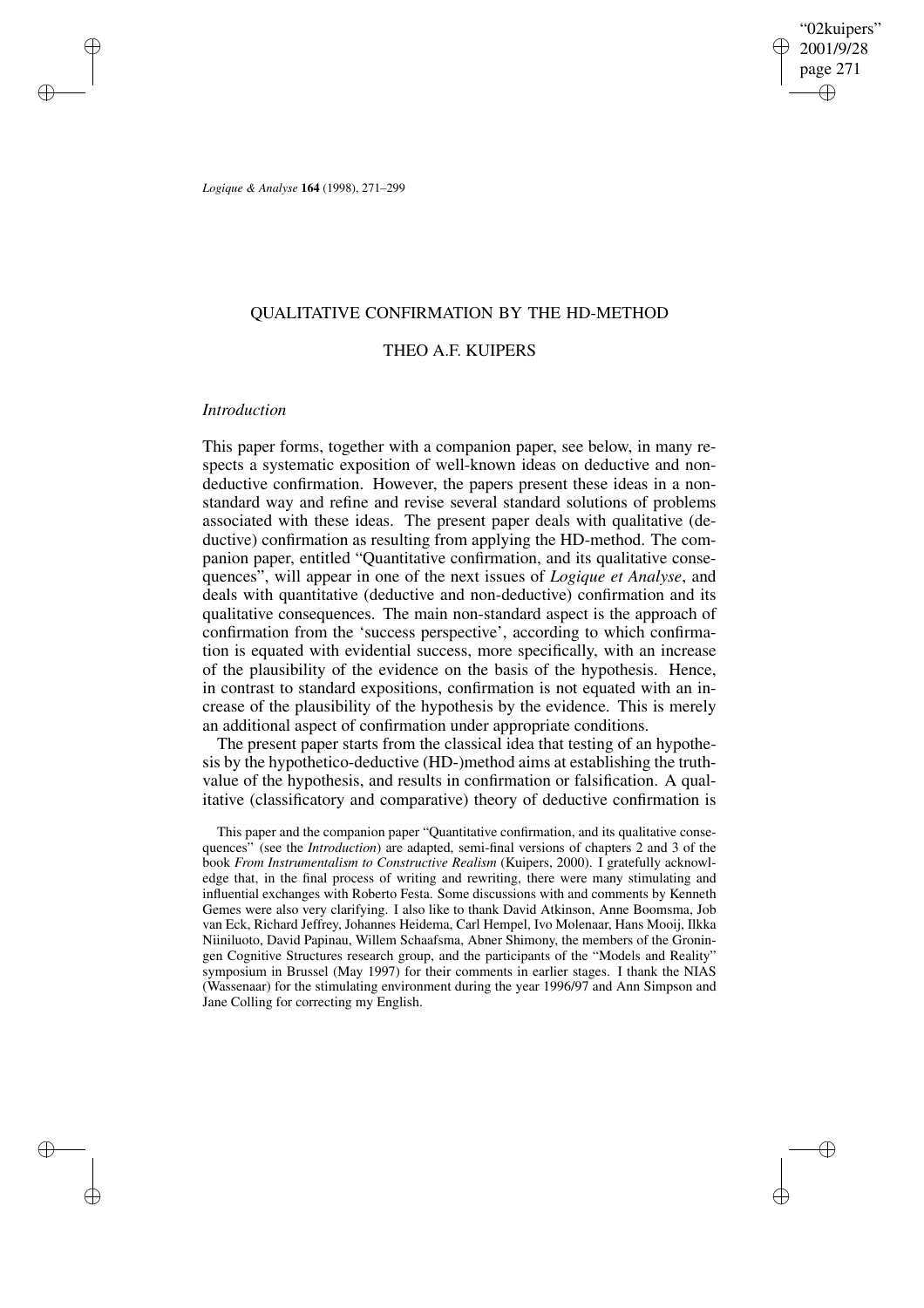presented, as well as its (in details) non-standard solutions of Hempel's raven paradoxes and Goodman's grue paradox. It is called a *pure* theory of confirmation because it is based on the principle that equally successful hypotheses are equally confirmed by the relevant evidence, that is, independent of the initial plausibility of the hypotheses.

In the companion paper the corresponding quantitative, i.c., probabilistic Bayesian, theory of confirmation is presented, with a decomposition in deductive and non-deductive confirmation. It is pure, and *inclusive*, hence nonstandard, in the sense that it leaves room for the confirmation of hypotheses with probability zero. The resulting qualitative theory of (general) confirmation, including the one for deductive confirmation, is also formulated. The resulting quantitative treatment of the raven paradoxes is compared in detail with an analysis in terms of the severity of tests and the standard Bayesian solution as presented by Horwich (Appendix 2). In Appendix 1 it is argued that Popper's ideas about corroboration basically amount to an inclusive and impure variant of the Bayesian approach to confirmation.

According to the leading expositions of the hypothetico-deductive (HD-) method by Hempel (1966), Popper (1934/1959) and De Groot (1961/1969), the aim of the HD-method is to answer the question whether a hypothesis is true or false, that is, it is a method of testing. Note that this formulation of the aim of the HD-method is laden with the epistemological assumption of (theory) realism according to which it generally makes sense to aim at true hypotheses. Though the realist has a clear aim with HD-testing, this does not mean that HD-testing is only useful from that epistemological point of view. Let us briefly review in this respect the main other epistemological positions. Hypotheses may or may not use so-called 'theoretical terms', besides so-called 'observation terms'. What is observational is not taken in some absolute, theory-free sense, but depends greatly on the level of theoretical sophistication. Theoretical terms intended to refer to something in the real world may or may not in fact refer. For the *(constructive) empiricist* the aim of HD-testing is to find out whether the hypothesis is observationally true, i.e., has only true observational consequences, or is observationally or empirically adequate, to use Van Fraassen's favorite expression. For the *instrumentalist* the aim of HD-testing is still more liberal: is the hypothesis observationally true for all intended applications? The *referential realist*, on the other hand, adds to the aim of the empiricist to find out whether the hypothesis is referentially true, i.e., whether its referential claims are correct. In contrast to the *theory realist*, he is not interested in the question whether the theoretical claims, i.e., the claims using theoretical terms, are true as well.

Methodologies are ways of answering epistemological questions. It will turn out that the method of HD-testing, the test methodology, is functional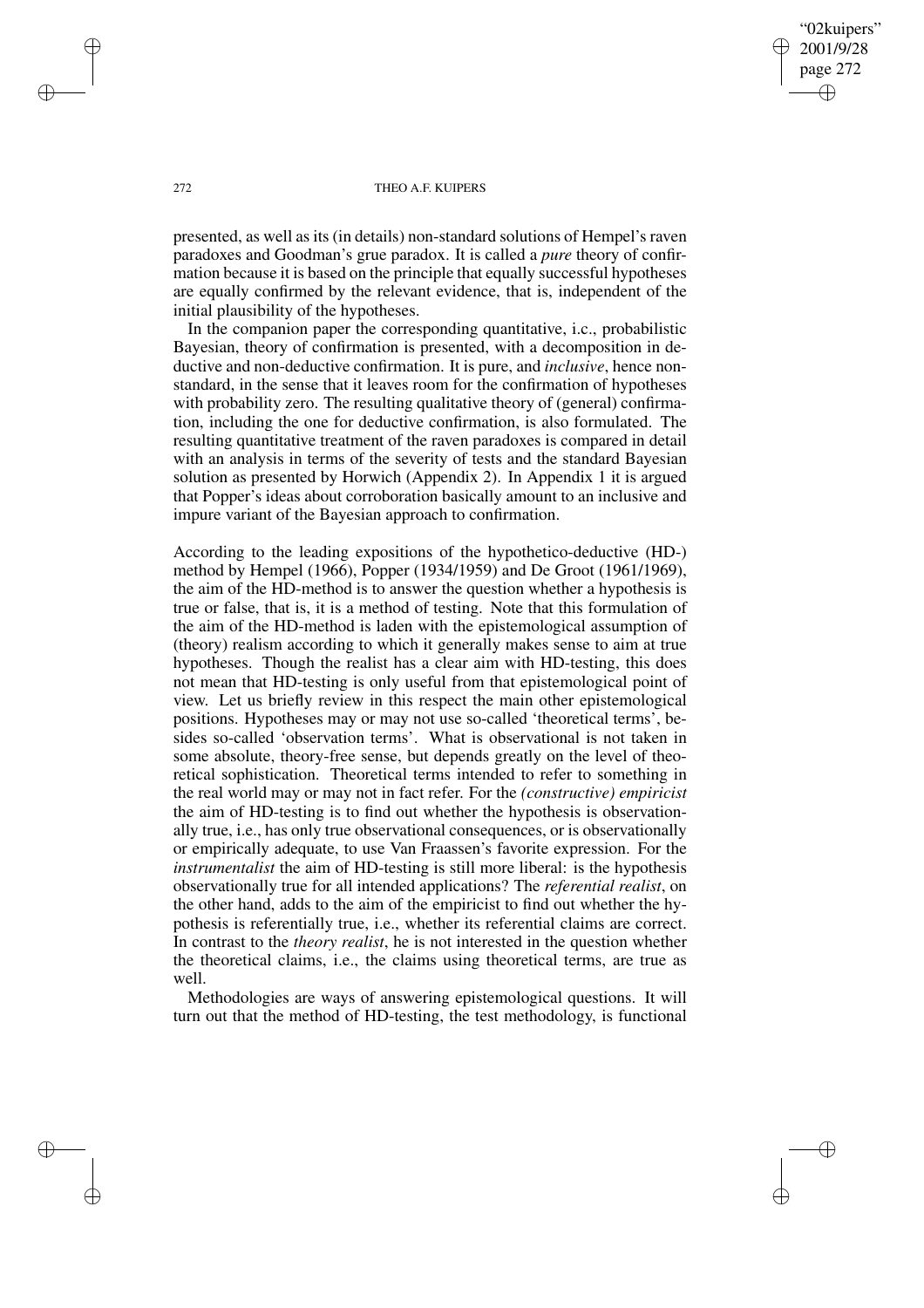for answering the truth question of all four epistemological positions. For this reason, we will present the test methodology in fairly neutral terms, viz., plausibility, confirmation and falsification.

The expression 'the plausibility of a hypothesis' abbreviates the informal qualification 'the plausibility, in the light of the background beliefs and the evidence, that the hypothesis is true', where 'true' may be specified in one of the four main senses: 1) observationally as far as the intended applications are concerned, 2) observationally, in all possible respects, 3) and, moreover, referentially, 4) and, even, theoretically. Admittedly, despite these possible qualifications, the notion of 'plausibility' remains necessarily vague, but that is what most scientists would be willing to subscribe to. At the end of this paper we will further qualify the exposition for the four epistemological positions when discussing the acceptance of hypotheses. When talking about 'the plausibility of certain evidence', we mean, of course, 'the prior plausibility of the (observational!) hypothesis that the test will result in the reported outcome'. Hence, here 'observationally true' and 'true' coincide by definition of what can be considered as evidential statements.

Regarding the notions of 'confirmation' and 'falsification' the situation is rather asymmetric. 'Falsification' of a hypothesis simply means that the evidence entails that the hypothesis is observationally false, and hence also false in the stronger senses. However, what 'confirmation' of a hypothesis precisely means, is not so clear. The explication of the notion of 'confirmation' of a hypothesis by certain evidence in terms of plausibility is the main target of this paper. It will be approached from the success perspective on confirmation, equating confirmation with an increase of the plausibility of the evidence on the basis of the hypothesis, and implying that the plausibility of the hypothesis is increased by the evidence.

According to the HD-method a hypothesis  $H$  is tested by deriving test implications from it, and checking, if possible, whether they are true or false. Each test implication has to be formulated in terms that are considered to be observational terms. A test implication may or may not be of general nature. Usually, a test implication is of a conditional nature, if C then  $F(C \rightarrow F)$ . Here C denotes one or more initial conditions which can be, or have been realized, by nature or artificially, i.e., by experiment.  $F$  denotes a potential fact (event or state of affairs) predicted by  $H$  and  $C$ . If  $C$  and  $F$  are of individual nature, F is called an individual test implication, and  $C \rightarrow F$  a conditional one. When  $C$  is artificially realized, it is an experimental test, otherwise it is a natural test.

Neglecting complications that may arise, if the test implication of  $H$  is false, H itself must be false, it has been falsified. When the test implication turns out to be true,  $H$  has not been (conclusively) verified, but it may still be true. However, we can say more than that. Usually it is said that  $H$  has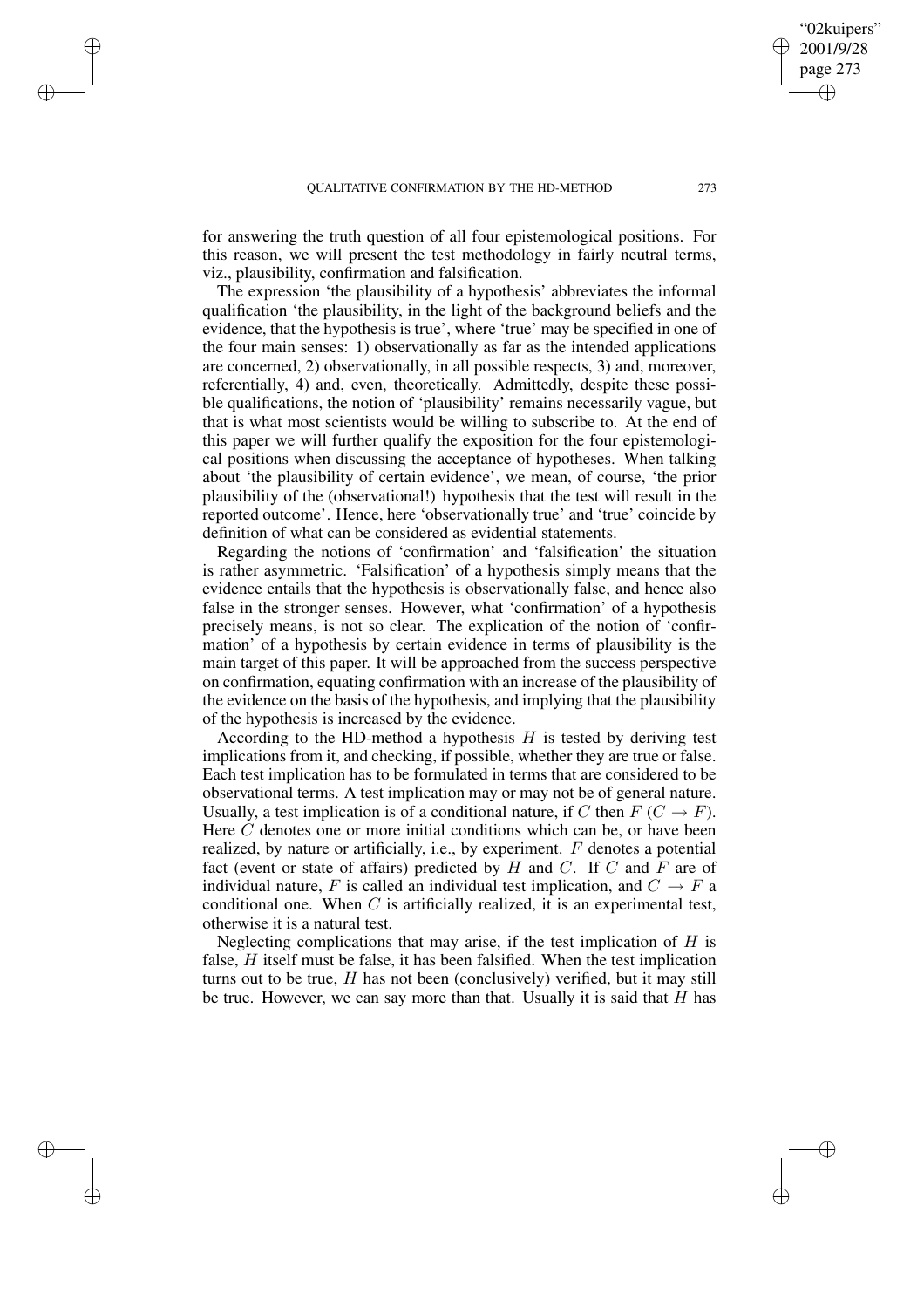been confirmed. It is important to note that such confirmation by the HDmethod is in the strong sense that H has obtained a *success* of (conditional) deductive nature; by entailing the evidence,  $H$  makes the evidence as plausible as possible. This will be called *the success perspective* on ((conditional) deductive) *confirmation*.

One of the most influential theories of confirmation is the so-called Bayesian theory (Howson & Urbach 1989; Earman 1992), which is of quantitative nature. Unfortunately, quantitative formal methods necessarily have strong arbitrary elements. However, a quantitative theory may have adequate qualitative features. This paper deals with a qualitative theory of confirmation which is in agreement with the qualitative features of the corresponding version of the Bayesian theory. The non-standard presentation and analysis of the Bayesian theory, and the proof that it has these features, will be postponed to the companion paper. Since the main ideas of Carnap about confirmation (see Kuipers, 1997) concern a special form of the Bayesian theory, there is also qualitative agreement with him. Finally, there is largely agreement with Popper, for it will be argued in Appendix 1 of the companion paper that Popper's qualitative ideas about confirmation (or corroboration, to use his favorite term) are basically in agreement with the Bayesian approach.

However, there is at least one influential author about confirmation, viz., Glymour, whose ideas do not seem to be compatible with the qualitative theory to be presented. In a note to Section 2.3 we will briefly discuss Glymour's project, and question it as a project of explication of the concept of confirmation, rather than of theoretical measurement, which it surely is.

Guided by the success perspective on confirmation, Section 1 gives an encompassing qualitative theory of deductive confirmation by adding a comparative supplement to the classificatory basis of deductive confirmation. The comparative supplement consists of two principles. In Section 2 several classical problems of confirmation are dealt with. First, it is shown that the theory has a plausible solution of Hempel's raven paradoxes, roughly, but not in detail, in agreement with an influential Bayesian account. Second, it is shown that the theory has a plausible, and instructive, solution of Goodman's problem with 'grue' emeralds. Third, it is argued that further arguments against 'deductive confirmation' do not apply when conditional deductive confirmation is also taken into account. Section 3 concludes with some remarks about the problem of acceptance of well-confirmed hypotheses.

## 1. *A qualitative theory of deductive confirmation*

Traditionally, a qualitative theory of deductive confirmation is conceived as merely a classificatory theory. However, we conceive it from the outset as a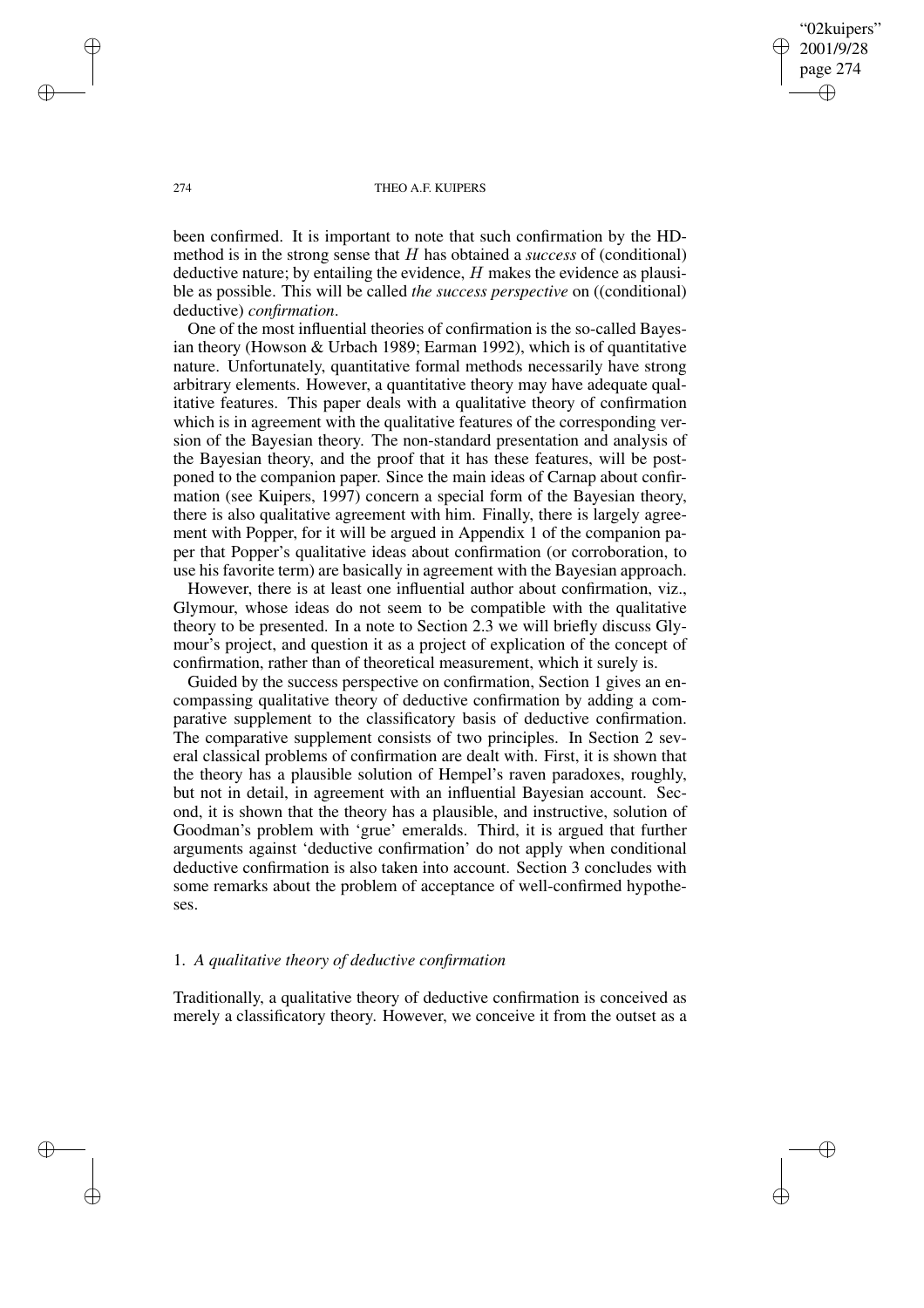combination of classificatory and comparative principles. We start with the classificatory principles.

## 1.1. *Classificatory basis*

The classificatory notions of evaluation of a hypothesis  $H$  by evidence  $E$ , are generated by considering the four possible, mutually exclusive (except for some extreme cases), deductive relations ( $\models$ : logical entailment) in a systematic order, assuming that H *is consistent and* E is true. They are depicted in the following *(Deductive) Confirmation Matrix* (Figure 1). The names will first be elucidated. To speak of falsification of  $H$  by  $E$  in the case H entails  $\neg E$ ,  $H \models \neg E$ , which is equivalent to  $E \models \neg H$ , and of (conclusive) verification of H by E in the case  $\neg H$  entails  $\neg E$ ,  $\neg H \models \neg E$ , which is equivalent to  $E \models H$ , will be plausible enough. The other names are suggested by the success perspective on confirmation, that is, confirmation amounts to a success of a hypothesis. The first case,  $H \models E$ , is a paradigm case in which scientists speak of confirmation, viz., when  $E$  is a (hypothetico-)deductive success of  $H$ , for that reason called (the principle of) deductive (d-)confirmation. Note that only in this case  $E$  is a test implication of H (which came true). Just as verification (of H) amounts to falsification of  $\neg H$ , the remaining case,  $\neg H \models E$ , amounts to a deductive success of  $\neg H$ , hence to deductive confirmation of  $\neg H$ . However, speaking, by way of shorthand, precisely in this case of deductive *dis*confirmation seems also very plausible. Hence, whereas philosophers and scientists sometimes use the term disconfirmation as an euphemism for falsification, we use the formal opportunity to qualitatively distinguish sharply between (deductive) disconfirmation and falsification.

|          | $E$ (true)                                                                                                       | $\neg E$ (false)                                                       |
|----------|------------------------------------------------------------------------------------------------------------------|------------------------------------------------------------------------|
| H        | $H \models E(\neg E \models \neg H)$<br><b>Deductive Confirmation</b><br>DC(E, H)                                | $H \models \neg E(E \models \neg H)$<br>Falsification<br>F(E, H)       |
| $\neg H$ | $\begin{array}{c} \n\neg H \models E(\neg E \models H) \\ \nDeductive Disconfirmation \n\end{array}$<br>DD(E, H) | $\neg H \models \neg E(E \models H)$<br>Verification<br>$V\!E.$ $H\!V$ |

Figure 1: The (Deductive) Confirmation Matrix

The Confirmation Matrix specifies the basic cognitive structure governing hypothesis testing. However, although it gives the core of the classificatory part of the qualitative success theory of confirmation, it does not yet reflect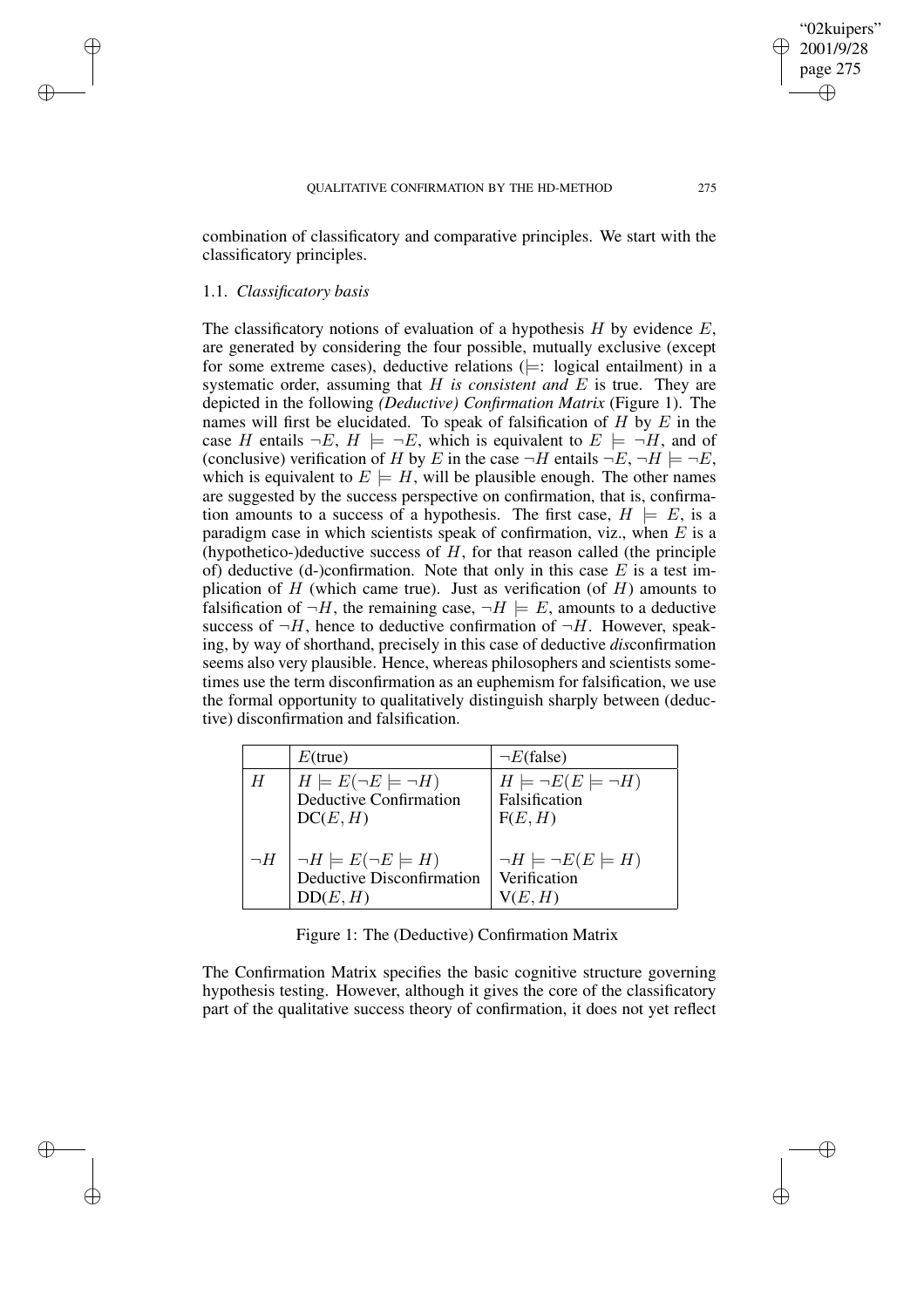standard scientific practice in detail. Recall that there occur as premises in hypothetico-deductive (HD-)prediction and deductive-nomological (DN- )explanation of individual events, besides the hypothesis, the so-called 'initial conditions'. The above definition of 'deductive confirmation', as confirmation by a deductive success, directly suggests the notion of 'conditional deductive (cd-)confirmation', i.e., confirmation of  $H$  by  $E$ , assuming a certain condition  $C$ , defined as follows:

 $H\&C \models E$  conditional Deductive Confirmation:  $DC(E, H; C)$ 

Here it is assumed that H and C are logically independent  $(LI(H, C))$ , for reasons becoming clear in Section 2.3, and that  $C$  does not entail  $E$ , whereas C may or may not be entailed by E. Hence, in view of the fact that hypotheses and initial conditions usually are logically independent, successful HD-prediction and DN-explanation of individual events form the paradigm cases of cd-confirmation, for they report 'conditional deductive successes'.

When dealing with specific examples, several expressions related to cdconfirmation will be used with the following interpretation:

" $E C$ -confirms  $H$ ":  $E$  cd-confirms  $H$  on the condition (indicated by)  $C_{\bullet}$ 

"E *cd-confirms* H": there is a (non-tautological) condition C, such that  $E$  entails  $C$  and  $E$   $C$ -confirms  $H$ ,

"E is *deductively (d-)neutral (evidence)* for H": H and E are logically independent (i.e., none of the four deductive relations holds), "E is *conditional deductively (cd-)neutral (evidence)* for H": E is d-neutral for H and *in addition* E does not cd-confirm H nor  $\neg H$ .

Note that 'cd-neutrality' trivially implies 'd-neutrality', but not vice versa.

Of course, 'conditionalization' of the other three deductive relations, by just adding  $C$  as a premise, is also possible and more realistic, leading to the corresponding *conditional* (Deductive) Confirmation Matrix.

## 1.2. *Comparative supplement*

As announced, we explicate 'confirmation by the HD-method', in this paper, as (conditional) deductive confirmation including some crucial comparative principles. However, in order to do so it is useful to introduce first some main principles of general confirmation, that is, confirmation of deductive and non-deductive nature. The success perspective on confirmation in general may be explicated by the following definition of (general) confirmation: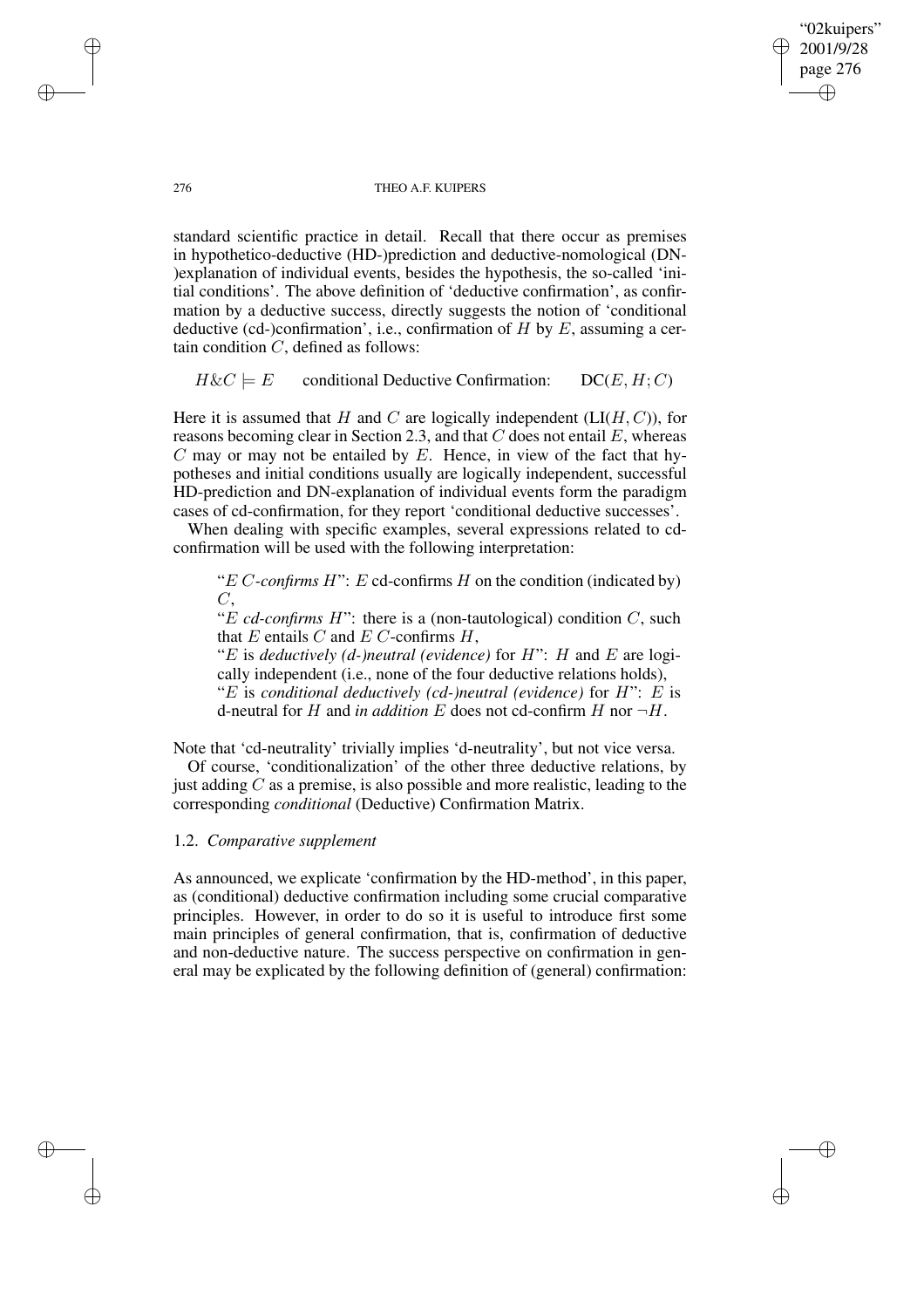*SDC: Success definition of confirmation* E confirms H iff  $(E$  is a success of H in the sense that) H makes E more plausible

This definition is satisfied by d-confirmation in the extreme sense that  $E$  is made true, hence maximally plausible, by (the truth of)  $H$ . The second principle deals with the updating of the plausibility of hypotheses:

*UPP: Updating principle of plausibility* E makes H more plausible<sup>1</sup> iff E confirms H

For d-confirmation the updating principle implies an increase of the plausibility of the hypothesis.

Note that the two general principles imply:

*PS: Principle of symmetry* H makes  $E$  more plausible iff  $E$  makes  $H$  more plausible

Note, moreover, that the combination of the first two principles makes comparative expressions of the form " $E^*$  confirms  $H^*$  more than E confirms  $H$ " essentially ambiguous. It can express that the plausibility increase of  $E^*$  by  $H^*$  is higher than that of E by H, or that the plausibility increase of  $H^*$  by  $E^*$  is higher than that of H by E. However, we exclude this ambiguity by adopting as the third and last general principle, now of a comparative nature:

*PCS: Principle of comparative symmetry*  $E^*$  confirms  $H^*$  (much) more than (as much as) E confirms H iff  $H^*$  increases the plausibility of  $E^*$  (much) more than (as much as)  $H$  increases the plausibility of  $E$ iff  $E^*$  increases the plausibility of  $H^*$  (much) more than (as much as)  $E$  increases the plausibility of  $H$ 

For our purposes, these four principles of general confirmation are sufficient. From now on in this paper, comparative confirmation claims will always pertain to (conditional) *deductive* success and (conditional) *deductive* confirmation.

<sup>1</sup> In the companion paper we will see that the 'if-direction' fails in the quantitative theory of confirmation for hypotheses with probability zero. Similarly, the 'only if-direction' in PS below fails for such hypotheses. Hence, one might refine UPP and PS by imposing the condition that  $H$  has some initial plausibility.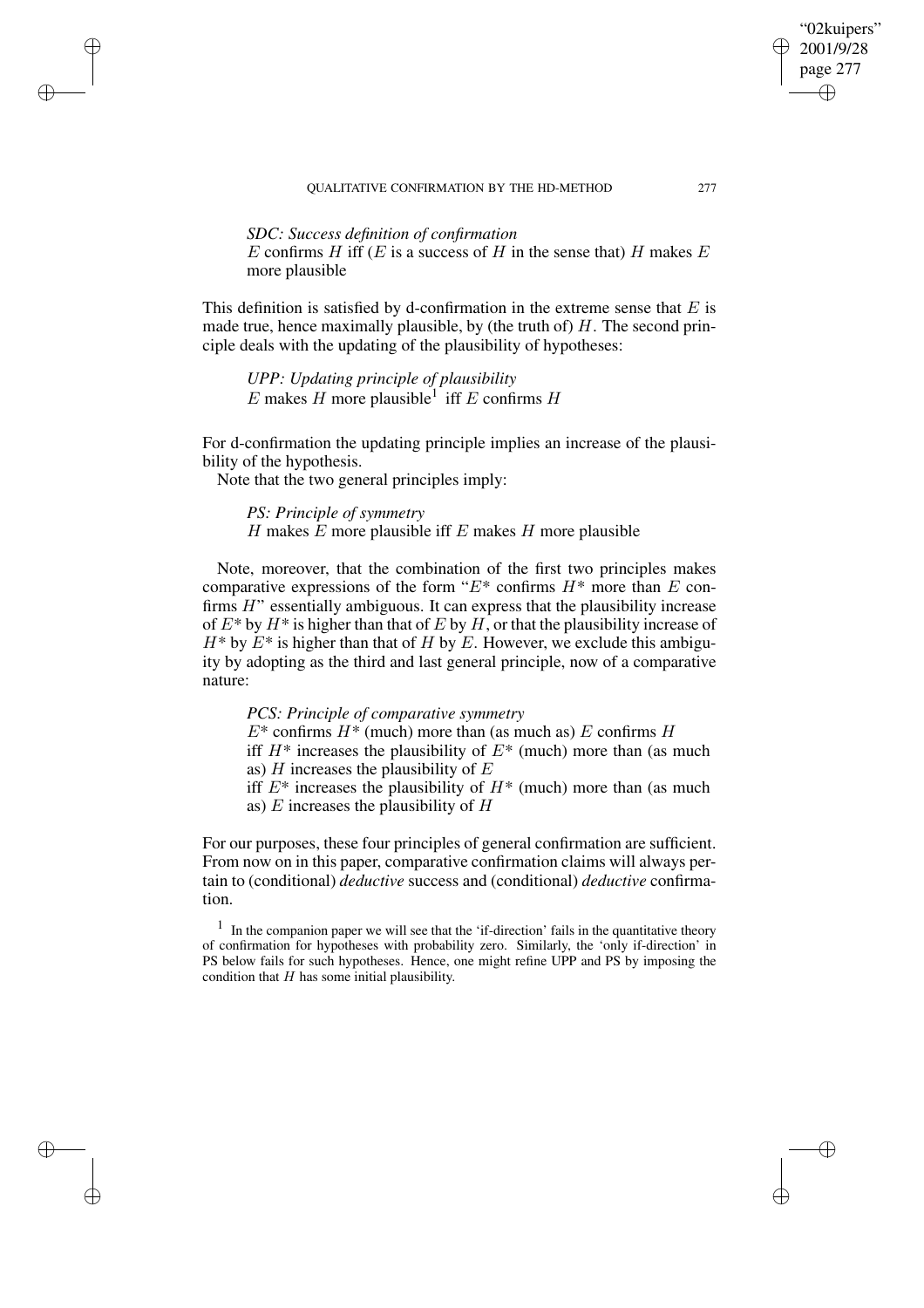Now we are able to propose two comparative principles concerning dconfirmation, one (P.1) for comparing two different pieces of evidence with respect to the same hypothesis, and one (P.2) for comparing two different hypotheses in the light of the same piece of evidence.

- P.1 if E and  $E^*$  d-confirm H then E d-confirms H more than  $E^*$ iff  $E$  is less plausible than  $E^*$  in the light of the background beliefs
- P.2 if E d-confirms H and  $H^*$  then E d-confirms  $H^*$  as much as  $H$

To be sure, P.1 and P.2 are rather vague, but we will see that they have some plausible applications, called the special principles. Hence, if one finds the general principles too vague, it is suggested that one primarily judges the special principles.

The motivation of the plausibility principles is twofold. First, our claim is that P.1 and P.2 are roughly in agreement with scientific common sense concerning confirmation by successes obtained from HD-tests. For P.1 this is obvious: less expected evidence has more 'confirmation value' than more expected evidence. P.2 amounts to the claim that hypotheses should be equally praised for the same success, which is pretty much in agreement with (at least one version of) scientific common sense.

The second motivation of the principles P.1 and P.2 will be postponed to the companion paper, where we will show that they result, with some qualifications, from certain quantitative confirmation considerations of Bayesian nature applied to HD-tests, Bayesian considerations for short, when 'more plausible' is equated with 'higher probability'.

P.2 amounts to the claim that the 'amount of confirmation', more specifically, the increase of plausibility by evidence  $E$  is independent of differences in initial plausibility between H and  $H^*$  in the light of the background beliefs. In the companion paper we will also deal with some quantitative theories of confirmation for which holds that a more probable hypothesis profits more than a less probable one. This may be seen as a methodological version of the so-called Matthew-effect, according to which the rich profit more than the poor. It is important to note, however, that P.2 does not deny that the resulting posterior plausibility of a more plausible hypothesis is higher than that of a less plausible one, but the increase does not depend on the initial plausibility. For this reason, P.2 and the resulting theory are called neutral with respect to equally successful hypotheses or, simply, *pure* 2 ,

 $2 \text{ In view of Sober (1995, p. 193), P.2 might be called a Humean principle. However, it$ certainly does not cover all of Humean skepticism regarding confirmation. As we will see in the companion paper, P.2 leaves perfectly room for (systems of) *inductive* confirmation.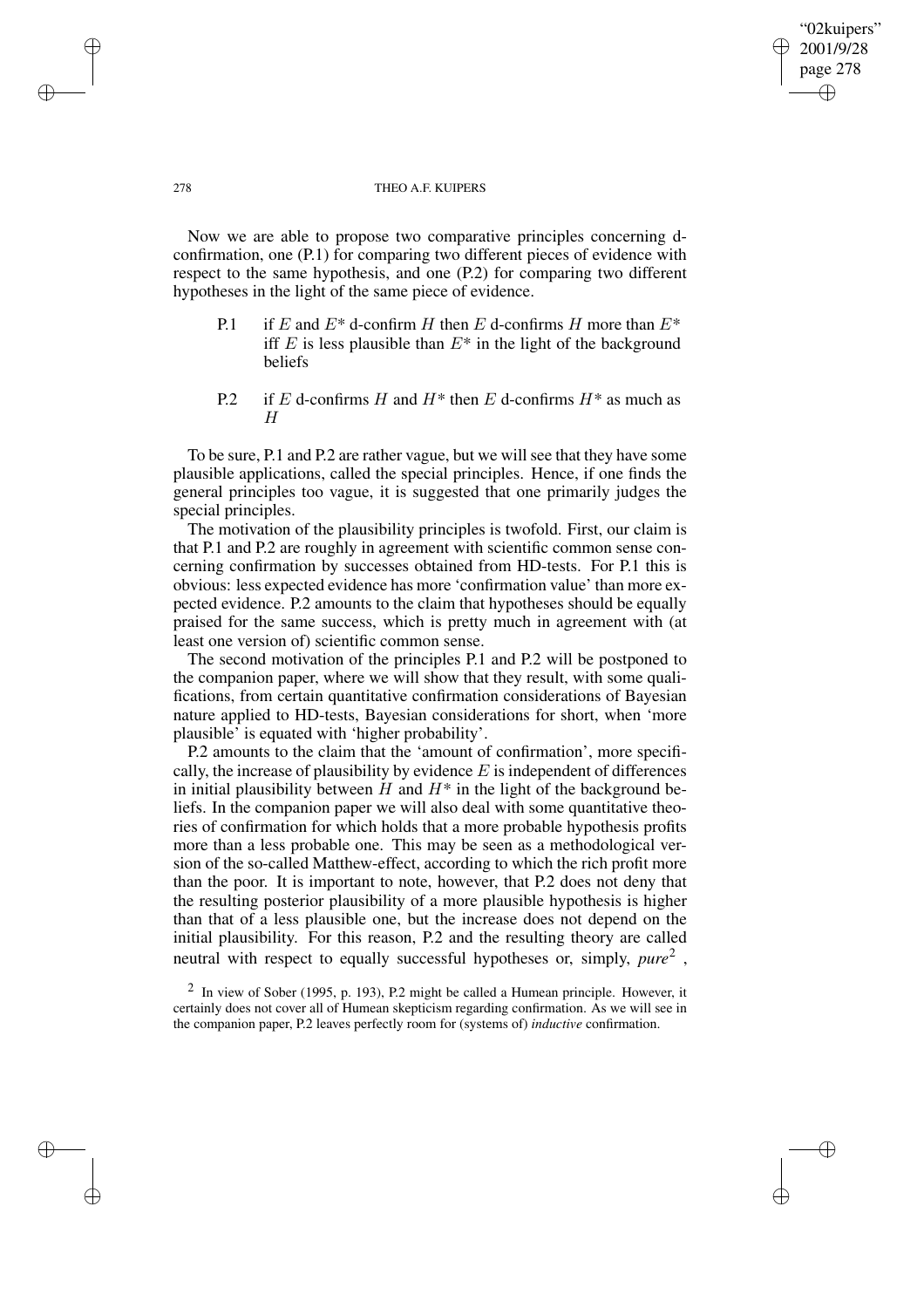whereas theories having the Matthew-effect, or the reverse effect, are called *impure*. The first type of impure theories are said to favor plausible hypotheses, whereas theories of the second type favor implausible hypotheses. In Section 2.1 of the companion paper, we will give an urn-model, hence objective probabilistic, illustration and defence of P.2.

The condition 'in the light of the background beliefs' in P.1 is in line with the modern view (e.g., Sober 1988, p. 60) that confirmation is a three place relation between evidence, hypothesis and background beliefs, since without the latter it is frequently impossible to make differences between the strength of confirmation claims. As a matter of fact, it would have been better to include the background beliefs explicitly in all formal representations, but we have refrained from doing so to make reading the formulas more easy.

This does not mean that background beliefs always play a role. For instance, they do not play a role in the following two applications of the principles, that is, the first two special principles (for non-equivalent  $E$  and  $E^*$ ):

- S.1 if  $H \models E \models E^*$  then E d-confirms H more than  $E^*$
- S.2 if  $H^* \models H \models E$  then E d-confirms  $H^*$  as much as H

These special principles obviously are applications of the corresponding general principles since (logically) weaker evidence and weaker hypotheses may be assumed to be more plausible than stronger versions. They can be motivated in the same two ways as the general principles themselves: indirectly, by showing (in the companion paper) that they result from certain Bayesian considerations as soon as 'logically weaker' guarantees a higher prior probability, and directly, by referring to scientific common sense around HD-tests. S.1 states, in line with the success perspective, that a (logically) stronger deductive success of a hypothesis confirms that hypothesis more than a weaker success. S.2 states that a logically stronger hypothesis is as much confirmed by a deductive success as a weaker one which shares that success.

Since S.1 and S.2 directly pertain to the rebuttal of two standard objections in the literature against deductive confirmation, we will deal already now with these objections, but postpone the treatment of some other ones to Section 2.3. It is easily checked that deductive confirmation has the so-called 'converse consequence property' with respect to the hypothesis  $(CC-H)$  and the 'consequence property' with respect to the evidence  $(C-E)$ . The first property amounts to:

*CC-H: converse consequence property with respect to H* if E d-confirms H then it also d-confirms any stronger  $H^*$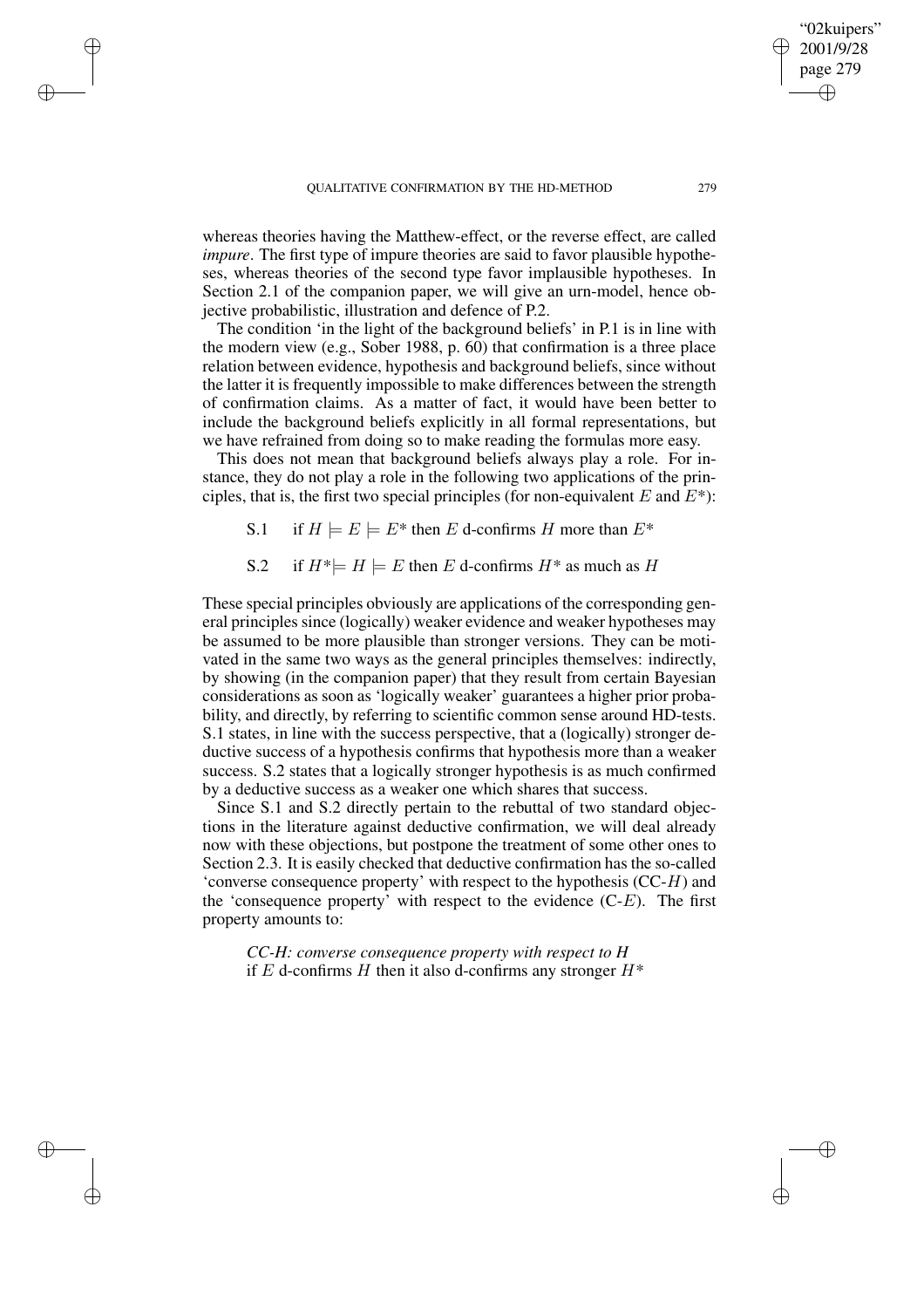This property generates the 'irrelevant conjunction objection', i.e., CC-H has the *prima facie* absurd consequence that if  $H \models E$  then E d-confirms  $H \& H'$ , for any H', which is compatible with H<sub>i</sub>, but not entailed by H (Hempel 1945/1965); Glymour 1980a/b). From the classificatory-cum-comparative point of view, this consequence is not at all absurd as soon as we are aware of all relevant (qualitative) confirmation aspects, which we like to call the *proper (conjunction) connotation:*

if  $E$  d-confirms  $H$  then

- E d-confirms  $H \& H'$ , for any H' compatible with H
- even as much as  $H$  (due to S.2)
- but  $E$  does not at all necessarily d-confirm  $H'$
- hence, the d-confirmation remains perfectly localizable

If one finds it strange that E confirms  $H \& H'$  as much as H, it is important to realize that the prior plausibility of  $H \& H'$  will be less than that of  $H$ , and hence, because of PCS and S.2, this will hold for the corresponding posterior plausibilities. Hence, if  $H'$  is very irrelevant and implausible, e.g. the moon is made of cheese,  $H \& H'$  will be implausible as well, a priori as well as a posteriori.

The situation is to some extent similar for the standard objection against the second property,  $C-E$ , the consequence property with respect to the evidence. This property amounts to:

*C-E: consequence property with respect to the evidence* if E d-confirms H, then also any weaker  $E^*$ 

This property generates what might be called the "irrelevant disjunction objection", i.e., C-E (see above) has the *prima facie* absurd consequence that if  $H \models E$  then  $E \lor E'$  d-confirms  $H$ , for any  $E'$  (Grimes 1990). Again, from our point of view this consequence is not at all absurd as soon as we are aware of all relevant (qualitative) confirmation aspects, i.e., the *proper (disjunction) connotation:*

if  $E$  d-confirms  $H$  then

- $-E \vee E'$  d-confirms H, for any E' compatible with E
- though (much) less (due to S.1)
- but  $E'$  does not at all necessarily d-confirm  $H$
- hence, the d-confirmation remains perfectly localizable

It will be useful to conditionalize the general and special principles: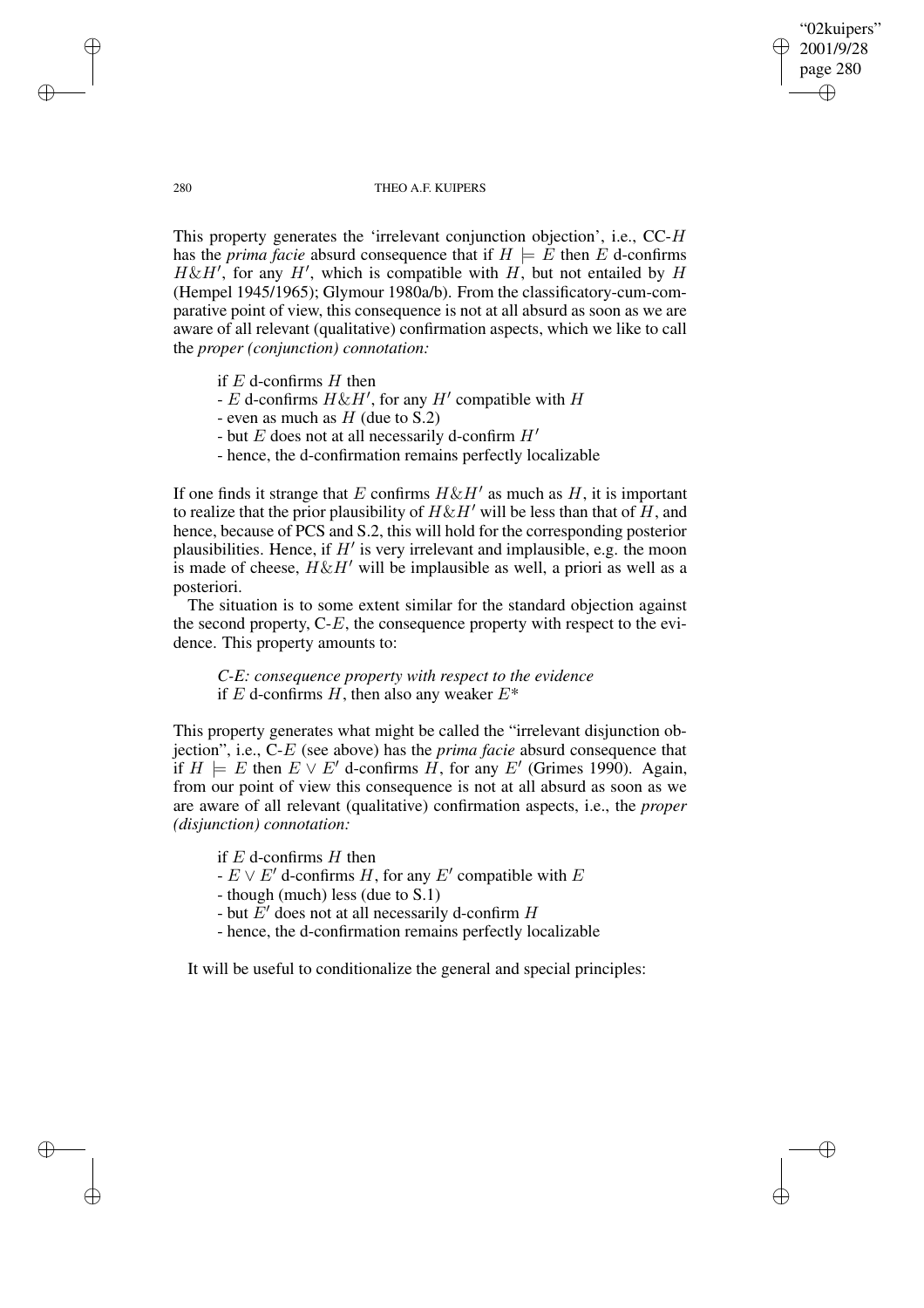- P.1c if E C-confirms H and  $E^*$  C\*-confirms H then E Cconfirms H more than  $E^* C^*$ -confirms H iff  $E^*$  is, given  $C^*$ , more plausible than  $E$ , given  $C$ , in the light of the background beliefs
- S.1c if  $H \models C \rightarrow E \models C^* \rightarrow E^*$  then E C-confirms H more than  $E^* C^*$ -confirms H
- P.2c if E C-confirms H and  $H^*$  then E C-confirms  $H^*$  as much as H
- S.2c if  $H \models C \rightarrow E$ ,  $H* \models C \rightarrow E$  and  $H* \models H$  then E C-confirms  $H^*$  as much as  $H$

Later we will introduce two other applications of the principles, more specifically of P.1c and P.2c, or, if you want, new special principles. They will provide the coping-stones for the solution of the raven paradoxes and the grue problem. In contrast to S.1 and S.2, they presuppose background beliefs and concern *conditional* (deductive) confirmation. Moreover, they deal with special types of hypotheses, pieces of evidence and conditions. They will be indicated by  $S^{\#}$ .1c(-ravens) and  $S^{Q}$ .2c(-emeralds), respectively.

## 2. *Ravens, grue emeralds, and other problems and solutions*

In this section it will be shown how the qualitative theory of deductive confirmation resolves the famous paradoxes of confirmation presented by Hempel and Goodman. Moreover, we will deal with the main types of criticism in the literature against the purely classificatory theory of deductive confirmation, that is, when a comparative supplement is absent.

## 2.1. *The raven paradoxes*

Hempel (1945/1965) discovered two paradoxes about confirmation of the hypothesis "all ravens are black" (RH) on the basis of two *prima facie* very plausible conditions. Assuming that a black raven confirms RH (so-called Nicod's criterion (NC)) and that the logical formulation of RH may not matter (equivalence condition (EC)), Hempel derived not only that a nonblack non-raven (the first paradox), but, even more counter-intuitive, also a black non-raven (the second paradox) confirms RH in the same sense as a black raven. First, according to NC, a non-black non-raven confirms "all non-blacks objects are non-ravens" and hence, according to EC, RH itself. Second, again according to NC, a black non-raven confirms "all objects are non-ravens or black" and hence, according to EC, RH itself.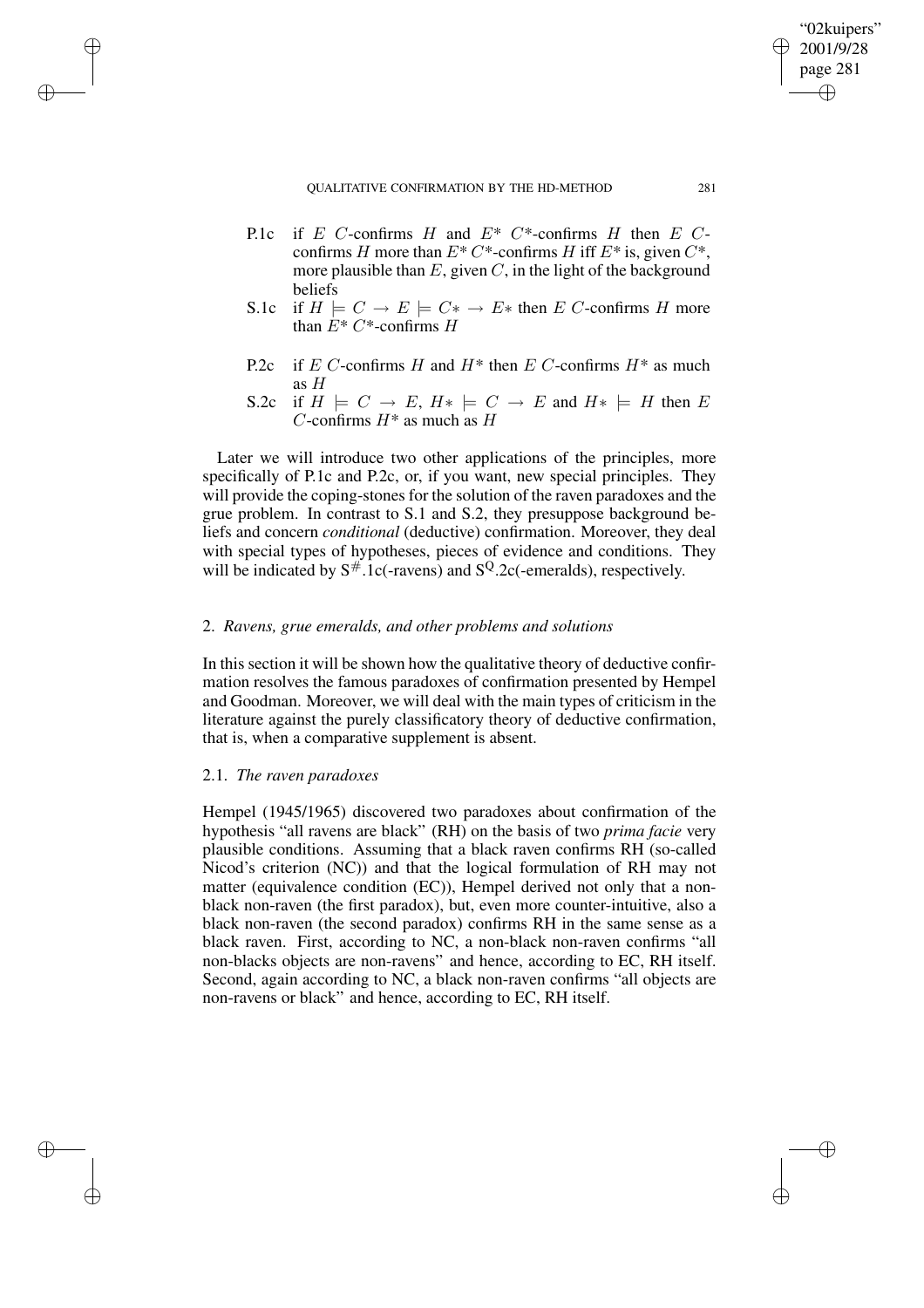It is easy to check that the previous section leads to the following classificatory results:

- (1) a black raven, a non-black non-raven and a black non-raven are all deductively (d-)neutral evidence for RH
- (2) a black raven and a non-black non-raven both cd-confirm RH, more specifically, a black raven on the condition of being a raven and a non-black non-raven on the condition of being non-black
- (3) a black non-raven is even cd-neutral evidence for RH, i.e., not only just deductively, but even conditional deductively, for a black non-raven does not cd-confirm RH on the condition of being a non-raven, nor on the condition of being black.

All three results are in agreement with scientific common sense, provided the following comparative claim can also be justified:

(4) a black raven cd-confirms RH (much) more than a non-black non-raven

However, assuming that the background beliefs include or imply the assumption, where #R indicates the number of R's, etc.:

A-ravens: the number of ravens is much smaller than the number of non-black objects (#R  $\ltimes$  # $\overline{B}$ )

the desired result, i.e., (4), immediately follows from the third special principle, viz., the following general application of P.1c. Though the symbols are suggested by the raven example (e.g., an RB may represent a black raven, i.e., a raven which is black), they can get any other interpretation.

 $S^{\#}$ .1c(-ravens): an RB R-confirms "all R are B" more than an  $\overline{RB}$ B-confirms it iff the background beliefs imply that #R  $<$  # $\overline{B}$ 

S #.1c realizes in a precise sense the intuition that a black raven confirms "all ravens are black" (much) more than a non-black non-raven. That  $S^{\#}$ .1c is an application of P.1c can be shown as follows. If  $\#R < \# \overline{B}$  and "all R are B" is false, then the percentage of RB's among the R's is lower than the percentage of  $\overline{RB}$ 's among the  $\overline{B}$ 's, hence hitting among the R's at an R which is B is less plausible (hence more surprising) than hitting among the  $\overline{B}$ 's at a  $\overline{B}$  which is  $\overline{R}$ . For example, even in the extreme case of just one non-black raven, the first percentage is #R/(#R+1), which is indeed smaller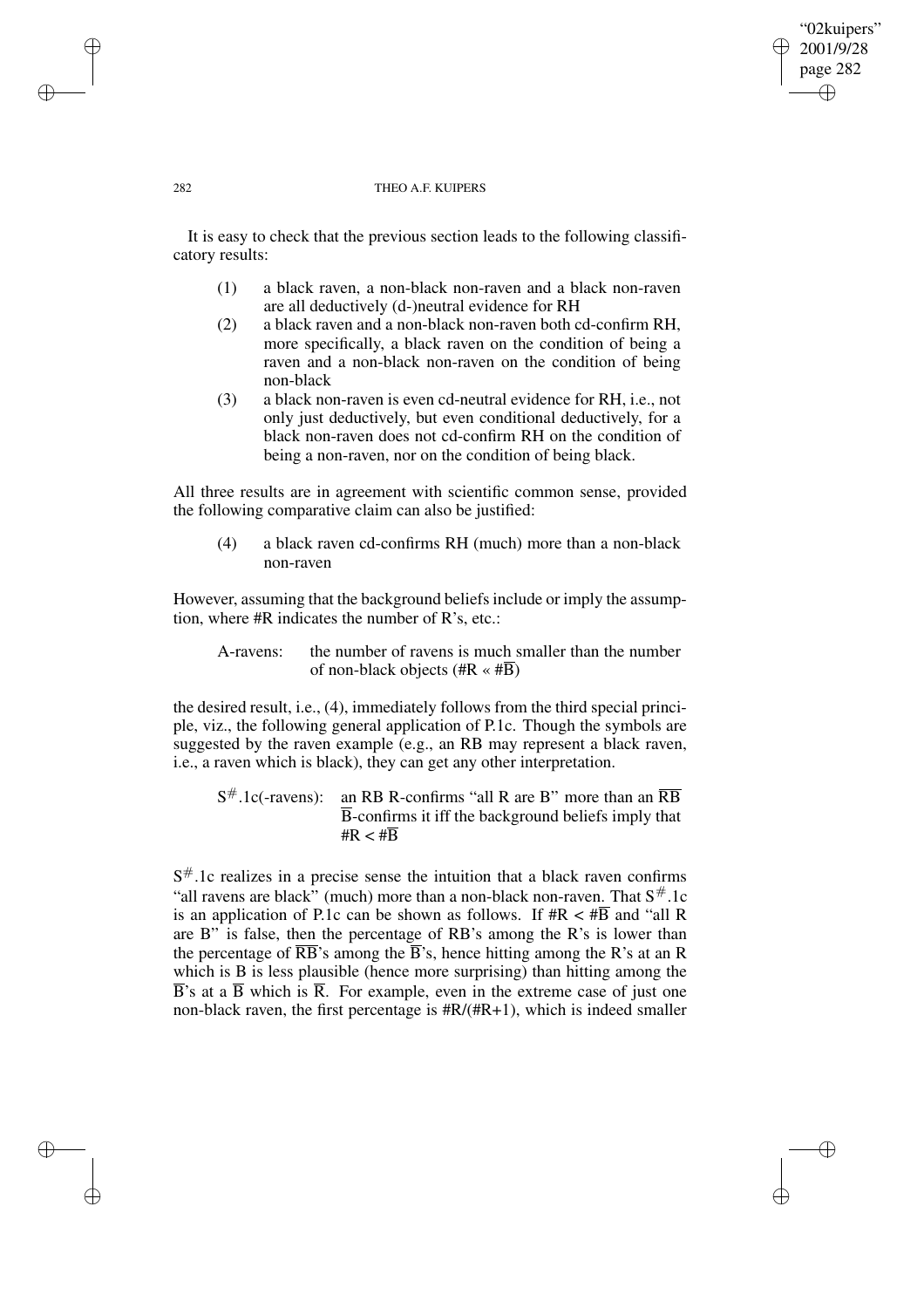than the second percentage,  $\#\overline{B}/(\#\overline{B}+1)$ , if and only if  $\#\overline{R}$  is smaller than  $\#\overline{B}$ . In other words, the higher the percentage of individuals with a certain trait in a population, the more it is (to be) expected that it applies to an arbitrary member, where only the comparison of percentages is relevant, and not the trait nor the (size of the) population.<sup>3</sup> Hence,  $S^{\#}$ .1c can be motivated by referring directly to scientific common sense, but also indirectly by showing, in the companion paper, that it results from Bayesian considerations when the evidence is assumed to be obtained by random sampling in the relevant universe. Of course, we speak of *much* more confirmation in  $S^*$ . Ic when the background beliefs imply that #R is *much* smaller than  $\sharp \overline{B}$  (#R  $\star$  # $\overline{B}$ ), as in the case of A-ravens, and hence, if RH is false, the percentage of RB's among the R's is (relatively speaking) *much* lower than the percentage of  $\overline{\text{RB}}$ 's among the  $\overline{\text{B}}$ 's. Precisely because typical applications of S#.1c concern such cases, it is defensible to call it a qualitative application and principle, despite its explicit reference to numbers of individuals and the reference to percentages in the motivation.<sup>4</sup>

In sum, cd-confirmation solves the raven paradox concerning black nonravens by (3) and the one concerning non-black non-ravens by (4), which is guaranteed by applying P.1c, or its application  $S^*$ .1c-ravens, to the background assumption (A-ravens) that the number of ravens is much smaller than the number of non-black objects.

There remains the question of what to think of Hempel's principles used to derive the paradoxes of confirmation. It is clear that the equivalence condition was not the problem, but Nicod's criterion that a black raven confirms RH *un*conditionally. Whereas Nicod's criterion is usually renounced unconditionally, we may conclude that it is (only) right in a sophisticated sense: a black raven is a case of cd-confirmation, viz., on the condition of being a raven.

<sup>3</sup> It is also possible to give a 'syntactic' motivation of S.1c. Note first that "all R are B" has two conjunctive versions corresponding to the two types of conditional confirmation, viz. the finite conjunction ranging over all R, telling for each that it is a B, hence with #R conjuncts, or as the finite conjunction ranging over all  $\overline{B}$ , telling for each that it is a  $\overline{R}$ , with  $\overline{AB}$  conjuncts. If  $\overline{AR}$  <  $\overline{AB}$  then each of the first kind of conjuncts has, relatively speaking, a greater share in the first finite conjunction than each of the second kind of conjunctions has in the second finite conjunction. Hence, the first ones contribute more to the complete verification of "all R are B" than the second ones.

<sup>4</sup> The presented solution of the raven paradox is the qualitative version of an improved version of Horwich's Bayesian solution, to be presented in the companion paper.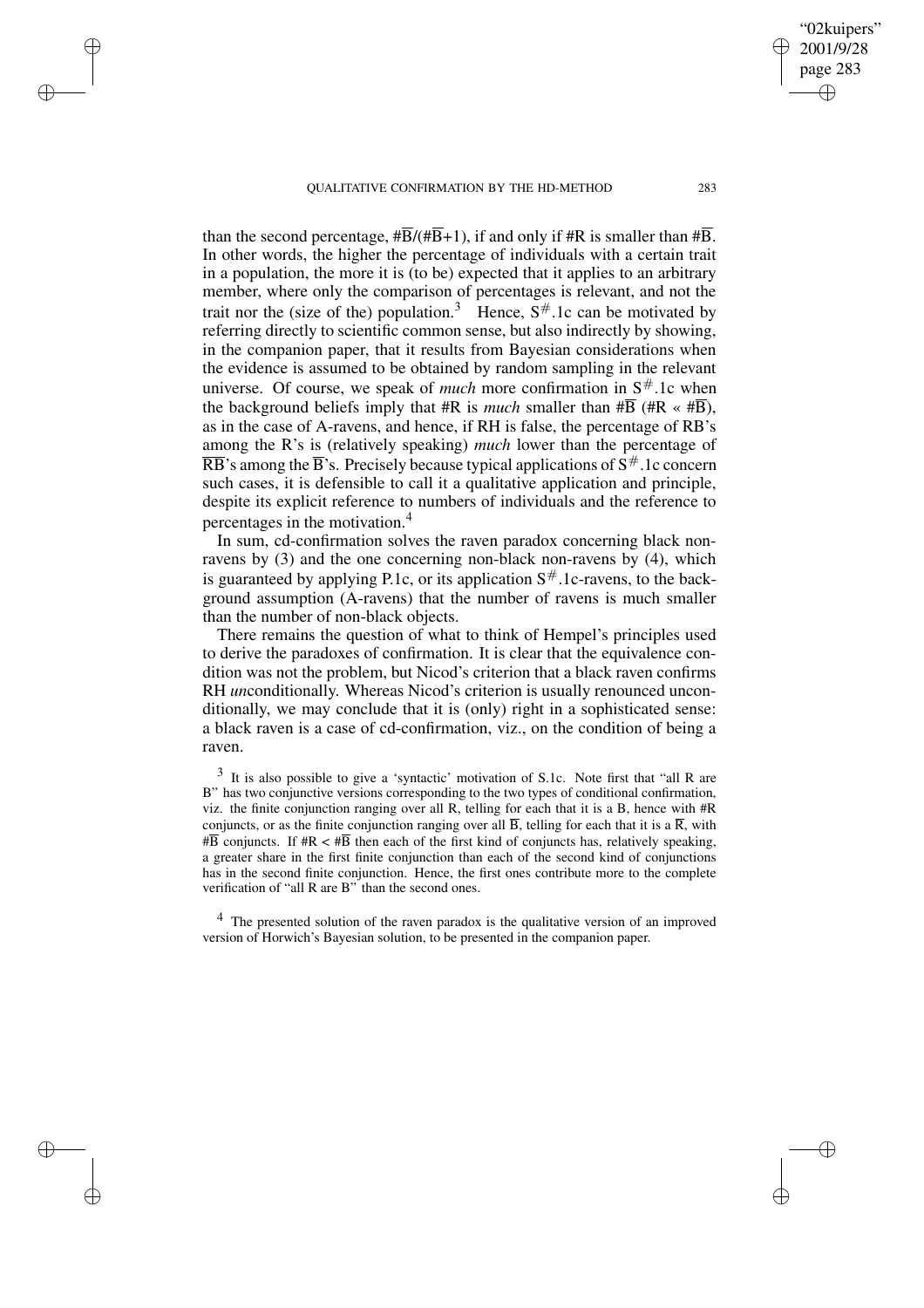## 2.2. *Grue emeralds*

The qualitative theory of deductive confirmation generates an instructive analysis of the other famous riddle of confirmation, i.e., the problem with 'grue' emeralds, discovered by Goodman (1955). This problem is also called the grue 'paradox', for the same reason as one speaks about the raven paradoxes. They both concern counter-intuitive consequences of certain principles of confirmation.

The problem with grue emeralds is that a green emerald found before the year 3000 seems to confirm not only the hypothesis that all emeralds are green but also that all emeralds are 'grue', where grue is defined as the following queer predicate: green if examined before 3000, and blue if not examined before 3000. Goodman's generally accepted account roughly is as follows: the predicate 'grue' is not well-entrenched in predictively successful scientific generalizations, hence, as it stands, it is below the mark of scientific respectability to be used in generalizations that can be confirmed, i.e., to use Goodman's other favorite expression, the 'grue-hypothesis' is not (yet) projectable. We will give a related, but more detailed diagnosis of the problematic aspect. It may well be conceived as a formal explication and justification of Goodman's informal account. It can best be presented by using from time to time a formally similar, but less queer, definition of 'grue', which is only applicable to living beings, say, eagles: 'being male and green, or being female and blue'. This will be called the 'gender' reading, as opposed to the former 'temporal' reading.

Recall that we use the abbreviation: "...C-confirms ..." as a shorthand for "... cd-confirms ... on the condition (indicated by)  $C$ ". We add the abbreviations: E: emerald/eagle (in this subsection not to be confused with 'evidence'), M: (known to be) examined before 3000/male,  $\overline{M}$ : not (known to be) examined before 3000/female, G: green, B: blue, and Q: grue (queer), i.e., MG or  $\overline{MB}$ . G and B are supposed to be mutually exclusive, but they are not supposed to be exhaustive.

We will first specify in detail to what extent 'green' and 'grue' are similar, and show that additional assumptions are needed to create the intuitively desirable asymmetry. More specifically, it will be shown that not only a strong, but also a weak irrelevance assumption is suitable for this purpose. Both are in line with the entrenchment analysis of Goodman.

### *The basic intuition*

The basic intuition of Goodman is, of course, that, though a green emerald investigated before 3000 confirms 'the green hypothesis' ("all E are G"), it does not confirm 'the grue hypothesis' ("all E are Q"). It postulates an asymmetry in confirmation behavior between 'green' and 'grue'. However, from the unconditional version of Nicod's criterion, 'Nicod-confirmation', we not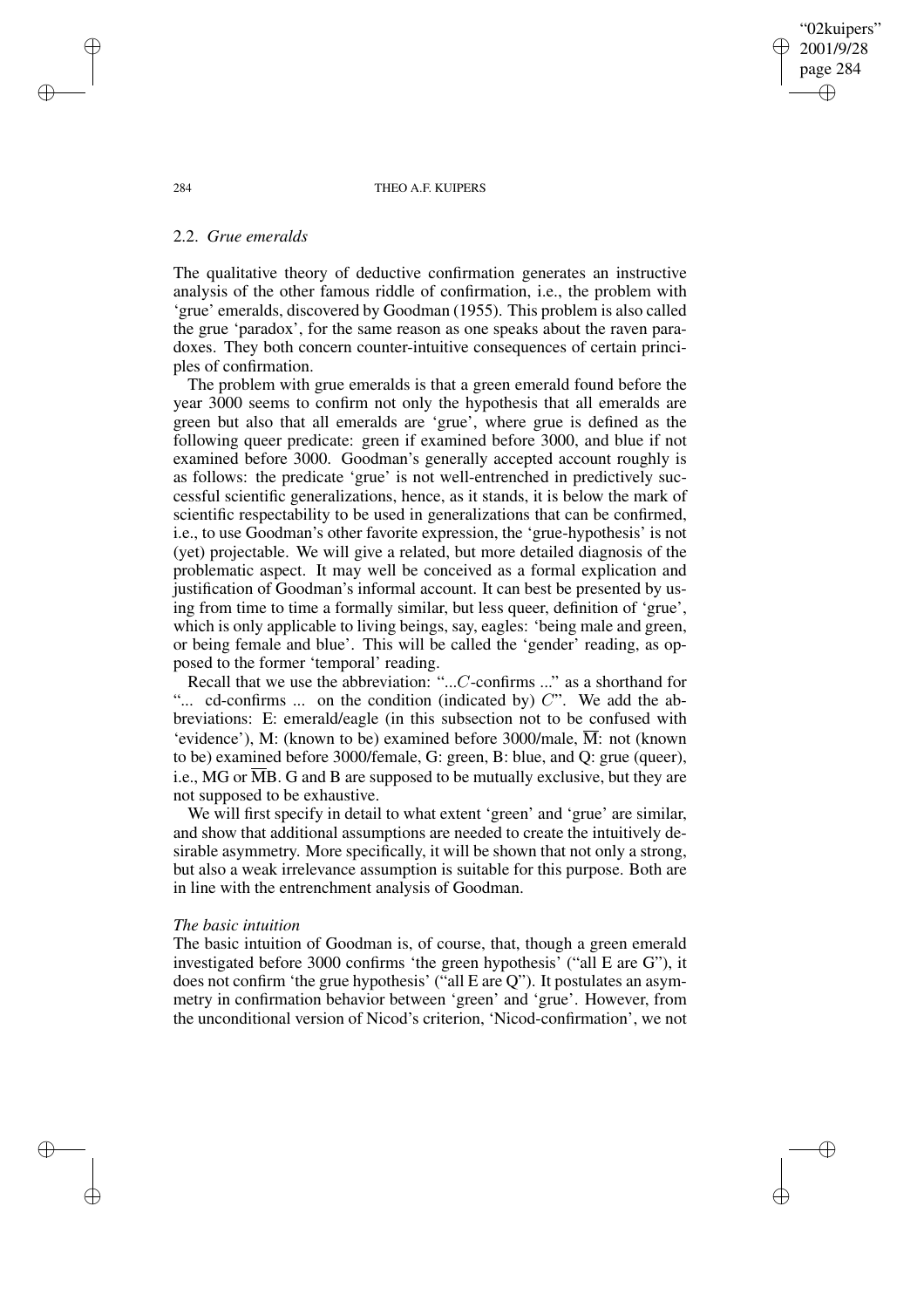only get

 $(1)$  an EMG Nicod-confirms "all E are G"

but also, as is easy to check,

(2) an EMG Nicod-confirms "all E are Q"

Hence Nicod's criterion excludes an account of the asymmetric intuition, which shows an additional problematic feature of that criterion.

As may be expected, from the straightforward, that is, unconditional deductive point of view, both cases are invalid, for in both cases the evidence is deductively neutral for the hypothesis. Hence, unconditional deductive confirmation also fails to account for the basic intuition, but it does not exclude a 'conditional deductive' account. So, what about conditional deductive confirmation?

Cd-confirmation, however, is also in conflict with the intuition, for it is easy to check that the following classifications obtain:

| (3) | an EMG | EM-confirms | "all EM are G" |
|-----|--------|-------------|----------------|
| (4) | an EMG | EM-confirms | "all E are G"  |
| (5) | an EMG | EM-confirms | "all E are Q"  |

Note first that (3) is an unproblematic formal analogue of the equally valid claim that an EG E-confirms "all E are G", where E is replaced by EM. More importantly, whereas (4) fits the basic intuition, (5) is in conflict with it. However, before rejecting cd-confirmation because of (5), it is important to study the validity of (5) in detail. To begin with, it is important to note that the following claim is invalid:

 $(6^*)$  an EMG EM-confirms "all EM are B"

The invalidity of (6\*) amounts to the claim that a green object does not confirm the hypothesis "all  $E\overline{M}$  are B" on the condition that it is an emerald investigated before 3000. In this light, we suggest that the problem with (5) derives from the wrong impression that it implies (6\*) and the intuition that it would indeed be absurd if (6\*) were to obtain. In other words, we take the invalidity of (6\*) as the proper interpretation of the confirmation-rejecting side of the basic intuition, instead of the originally, but wrongly, suggested invalidity of (5).

It is interesting to see in more detail how  $(5)$ ,  $(6^*)$ , and  $(3)$  are related. Note that the following equivalence holds: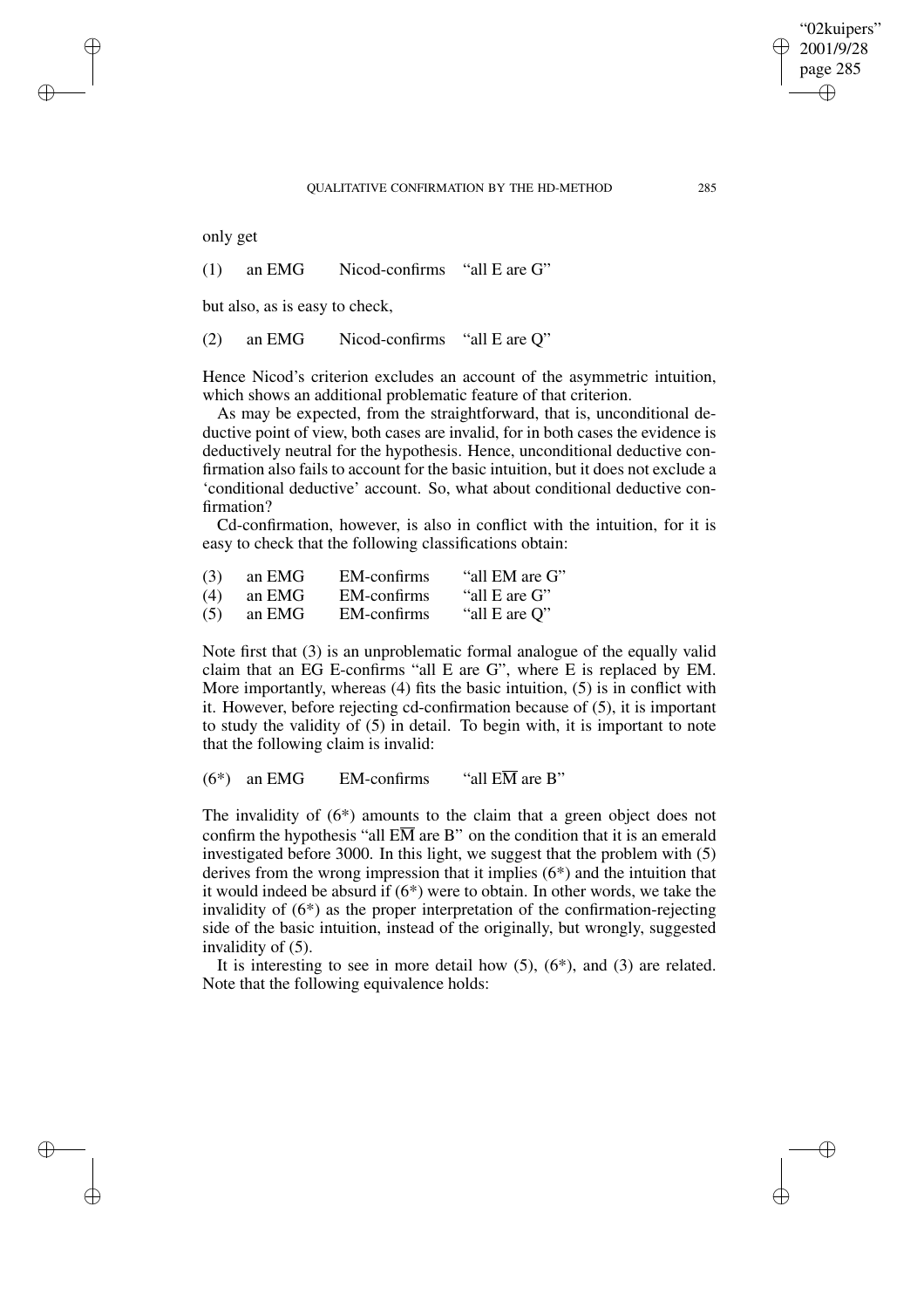(7) "all E are O"  $\Leftrightarrow$  "all EM are G" & "all EM are B"

which makes clear, by the way, that "all E are O" may be less strange than the temporal reading suggests, for in the gender reading it is the conjunction of two descent hypotheses, viz., "all male eagles are green" and "all female eagles are blue". In view of  $(7)$ ,  $(5)$  is equivalent to:

# (5) an EMG EM-confirms "all EM are G"  $\&$  "all EM are B"

Now it is easy to see that  $(3)$ ,  $(5)$  and  $(6^*)$  form an illustration of the conditional version of the 'proper conjunction connotation' of Section 1. That is, whereas cd-confirmation according to (3) transmits to a conjunction with some other hypothesis according to (the equivalent version of) (5), and the latter confirmation is, according to S.2c, even as much as the former, no confirmation transmits to the added conjunctive hypothesis, for (6\*) is invalid.

The question why  $(6^*)$  would be absurd if valid, however, remains interesting. Is it, *prima facie* in line with Goodman's entrenchment considerations, because it amounts to a surprising prediction across some clearly defined border (a year, gender), breaking the continuity of nature? In this case, it would be plausible to expect that the additional hypothesis suggested by continuity considerations, viz., "all  $E\overline{M}$  are G", is EM-confirmed by an EMG, since G is well-entrenched, and the trouble with (5) would merely be caused by the queer, non-entrenched character of Q. Or is it because the 'grue-induced' additional hypothesis "all  $E\overline{M}$  are B" reaches incautiously over a border that might be a relevant distinction? In this case also the 'green-induced' additional hypothesis should not be EM-confirmed by an EMG, and the usual, but wrong, assumption that this is implied by (4), is brought to light by the queer predicate.

It is easy to check that the second option is the proper answer from the perspective of cd-confirmation. That is,

 $(8^*)$  an EMG EM-confirms "all EM are G"

is invalid, for the same reason as  $(6^*)$ : the antecedence  $E\overline{M}$  of the hypothesis 'cannot be put to work' by the condition EM to derive G and B, respectively. This suggests that (8\*) can also provide an illustration of the proper conjunction connotation. Note, for this purpose, that the following equivalence obtains:

(9) "all E are G" 
$$
\Leftrightarrow
$$
 "all EM are G" & "all  $\overline{EM}$  are G"

and hence that (4) is equivalent to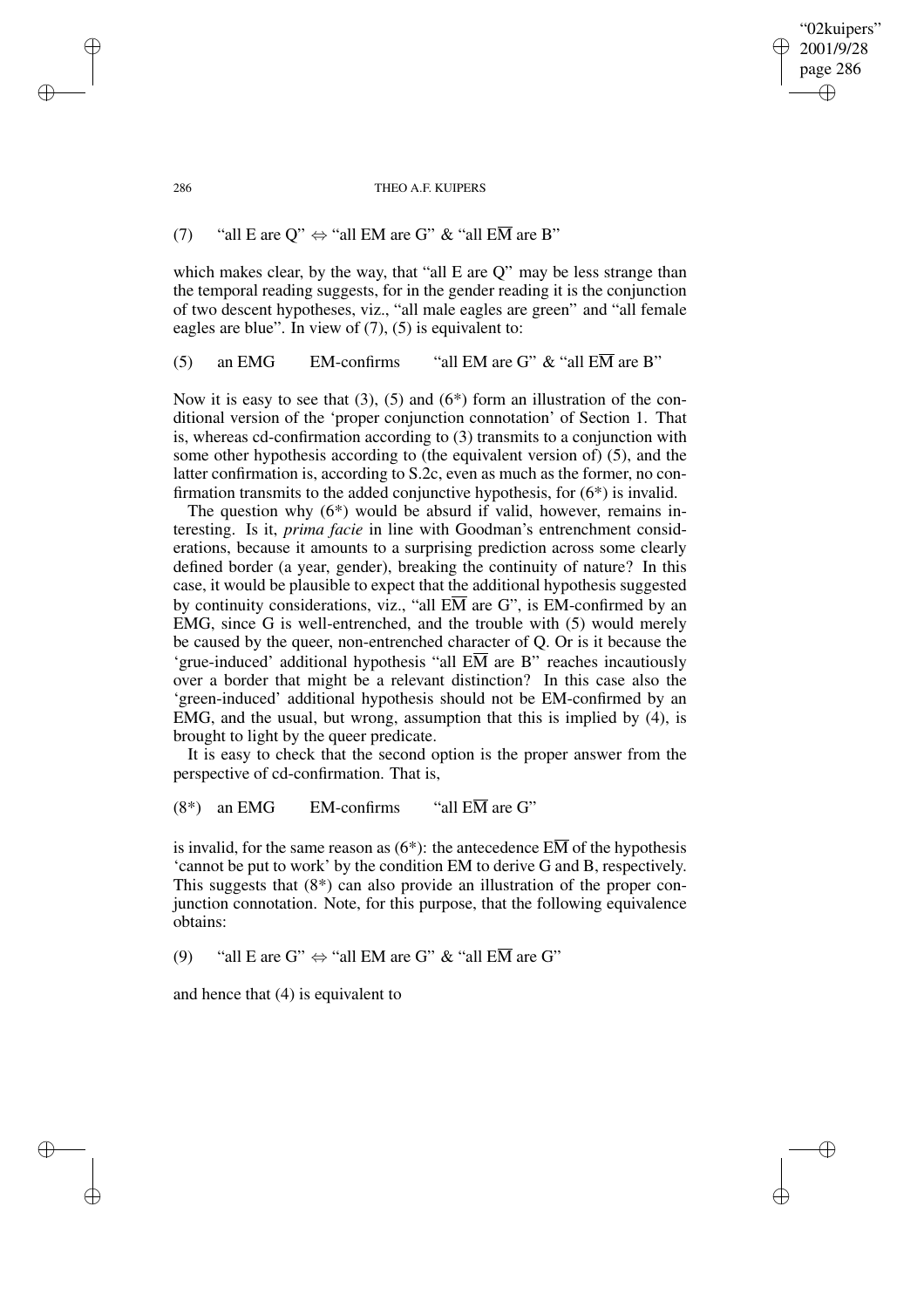#### QUALITATIVE CONFIRMATION BY THE HD-METHOD 287

(4) an EMG EM-confirms "all EM are G"  $\&$  "all EM are G"

Accordingly, in spite of the validity of  $(3)$  and  $(4)$ ,  $(8^*)$  is invalid, precisely for the same reason that  $(6^*)$  is invalid as opposed to  $(3)$  and  $(5)$ , viz., being another triple of instances of the proper conjunction connotation. Conditional deductive confirmation (3) transmits to a conjunction with some other hypothesis (4) and this confirmation is as much as that of (3), according to S.2, but the confirmation does not transmit to the added conjunctive hypothesis (8\*).

In sum, the *prima facie* absurdity of (5) has a hidden analogue in (4), which is also due to improper connotations. The invalidity of  $(8^*)$  is a formal blockade against confirmation claims that cross a border that may be relevant:

*cd-confirmation blockade:* For all E, M and G, although an EMG EM-confirms "all EM are G"(3) and even "all E are G"(4), it does not EM-confirm "all  $E\overline{M}$  are G" (8\*).

Whereas the blockade may seem superfluous in the temporal reading, it is clear that, for instance, in the gender reading it is highly plausible and desirable. A green male eagle does not (cd-)confirm the hypothesis that all female eagles are green. Awareness of the blockade is, for instance, expressed in the feminist criticism of male oriented drug research. Results of testing drugs on male subjects have frequently been extrapolated to women in an irresponsible way (see e.g. Cotton, 1990; Ray et al., 1993).

So far, however, the results of the conditional deductive perspective are symmetric with respect to green and grue: (4) and (5) on the one hand, and  $(6^*)$  and  $(8^*)$  on the other. Moreover,  $(3)$  is a common feature of both. Hence, the question remains to account for the asymmetric basic intuition. The foregoing analysis shows that an additional assumption is needed to create an asymmetric situation.

There are at least two possible ways. In the first way, a hypothesis is added which removes the blockade, at the expense of the grue hypothesis. In the second way, the blockade is not removed, but the grue hypothesis is downgraded, without excluding it.

### *Asymmetry by an extra assumption*

According to the first way, we explicitly assume as an extra hypothesis, that the border is irrelevant for the kind of properties at stake, that is, that they can be extrapolated across that border. In the temporal reading of M this amounts to adding a strong irrelevance assumption of time for the color of emeralds, formally: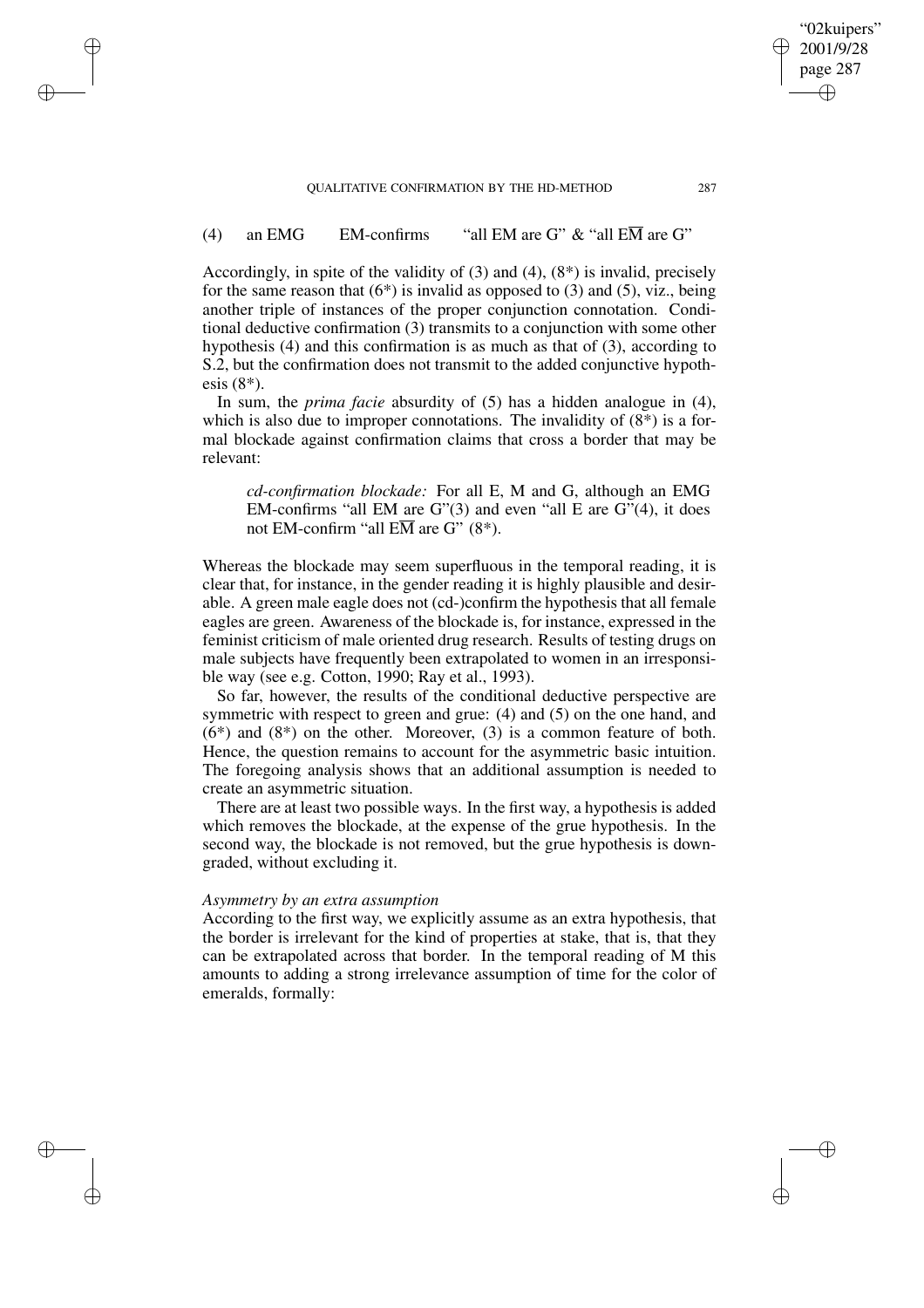### 288 THEO A.F. KUIPERS

SIA(-emeralds): for all colors C, "all EM are C" implies "all E are C", and hence "all  $E\overline{M}$  are C", and vice versa.

This assumption may well be a background belief. The 'implication' in SIA is stronger than just a material implication and weaker than a purely logical implication. In particular, it may be an analytical (or semantical) implication. However, it may also be a 'physical implication', in the sense of a physical necessity. In the latter case, it may be based on the underlying assumption that emeralds constitute a natural kind with respect to color. Note first that SIA, in view of (7), excludes the grue hypothesis "all E are Q". Moreover, an EMG now not only EM-confirms "all EM are G" (3), and hence also "all E are G" (4), but even "all  $\overline{EM}$  are G", i.e, the adapted version of (8<sup>\*</sup>) becomes valid:

## $(8-SIA)$  an EMG (SIA & EM)-confirms "all EM are G"

This is in agreement with the intuition behind the grue problem that the artificial time barrier will not change the color. However, according to the cd-analysis, this is only guaranteed when we take this formally into account by the auxiliary assumption SIA. In conjunction with SIA it is even guaranteed that an EMG not only falsifies "all EM are B", and hence "all E are B", but also "all  $E\overline{M}$  are B", for the latter and SIA now imply "all E are B", and hence, in view of (7), an EMG falsifies "all E are Q". Hence, instead of the invalid confirmation claim (6<sup>\*</sup>) that an EMG EM-confirms "all  $\overline{EM}$  are B", we may now even conclude that an EMG 'SIA-falsifies' that hypothesis in the plausible sense that (EMG  $&$  SIA) is incompatible with the hypothesis:

 $(6-SIA)$  an EMG SIA-falsifies "all EM are B"

Accordingly, one way to achieve an asymmetry between green and blue in the line of the cd-perspective is by assuming SIA. This is very much in the spirit of Goodman's entrenchment analysis in terms of so-called projectible predicates.<sup>5</sup> However, whereas Goodman's notion remains rather vague, the required irrelevance assumption to remove the surprising blockade highlighted by the invalid (8\*), and giving rise to the valid confirmation claim (8-SIA), is crystal clear. At the same time, it allows the replacement of the appealing blockade reported by the invalid (6\*) even by the valid falsification claim (6-SIA). Hence, we have obtained an asymmetric (cd-)explication of Goodman's basic intuition and a dichotomous reading of his entrenchment analysis. However, this is not satisfactory in all cases. In the gender reading,

5 It may even be argued that SIA explicates Goodman's projectibility condition: a necessary condition for being a color (with respect to emeralds) is satisfying SIA.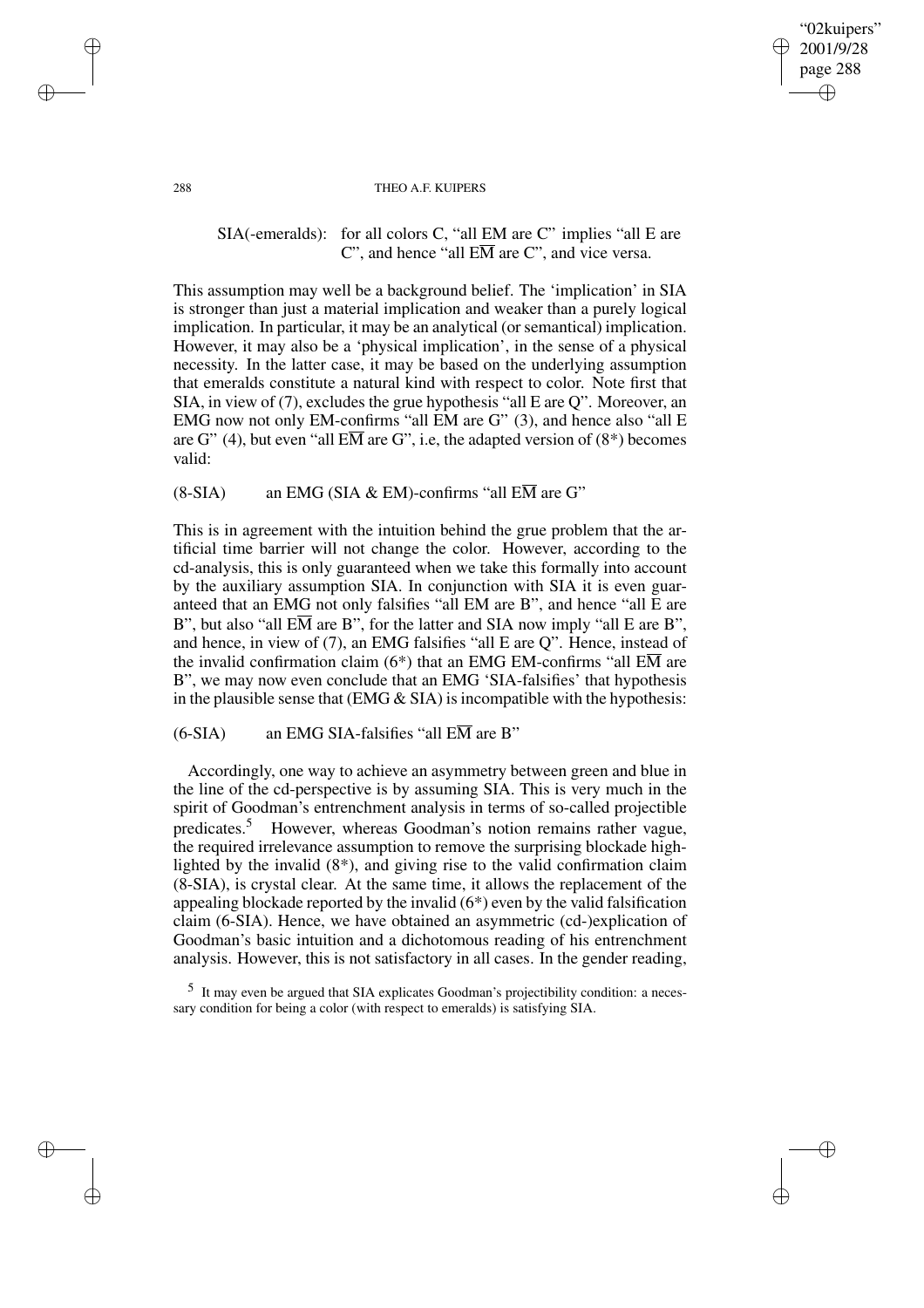we do not want to exclude relevance of sex for color, although we may have good reasons to find irrelevance more likely than relevance. For this reason, it is plausible to look for a possible refinement of the basic intuition, which also leads to asymmetry, without totally excluding the grue hypothesis from the confirmation game. For, as is clear from the gender reading of the grue hypothesis, there may well be formally similar cases where the exclusion is highly debatable.

## *Asymmetry by refinement of the basic intuition*

The following refinement of Goodman's basic intuition is (the qualitative analogue of a quantitative refinement) inspired by Sober (1994). Reconsider first:

| (4) | an EMG | $EM$ -confirms "all $E$ are $G$ " |
|-----|--------|-----------------------------------|
| (5) | an EMG | $EM$ -confirms "all E are $Q$ "   |

which are equivalent to

| (4) | an EMG | EM-confirms "all EM are $G$ " $\&$ "all EM are $G$ " |  |
|-----|--------|------------------------------------------------------|--|
| (5) | an EMG | EM-confirms "all EM are G" $\&$ "all EM are B"       |  |

The *prima facie* version of the basic intuition stated that, whereas (4) is correct, (5) is problematic. Above we have seen that (5) is not problematic, but also that (6\*) would be problematic, if valid, which it is not. This creates the room for the following refinement of the basic intuition: a green emerald investigated before 3000 may confirm "all E are Q" as well as "all E are G", even as much as, but the resulting plausibility of the former is (remains) much lower than that of the latter, i.e., in the relevant conditional sense:

 $(4&5)$  although an EMG EM-confirms "all E are G" as much as "all E are Q", the resulting plausibility of the former is much less than that of the latter

In order to justify this refined intuition we introduce the fourth special principle, a general application of P.2c, with symbols suggesting the example, but of course intended for general use (as in the case of  $S^Q$ .1c):

 $S^Q$ . 2c(-emeralds): an EMG EM-confirms "all E are  $Q$ " as much as "all E are G"

It is clear that  $S^Q$ . 2c is a straightforward application of P. 2c, using the fact that an EMG EM-confirms both hypotheses. Moreover, in the emerald version, it is safe to assume as background belief the following weak irrelevance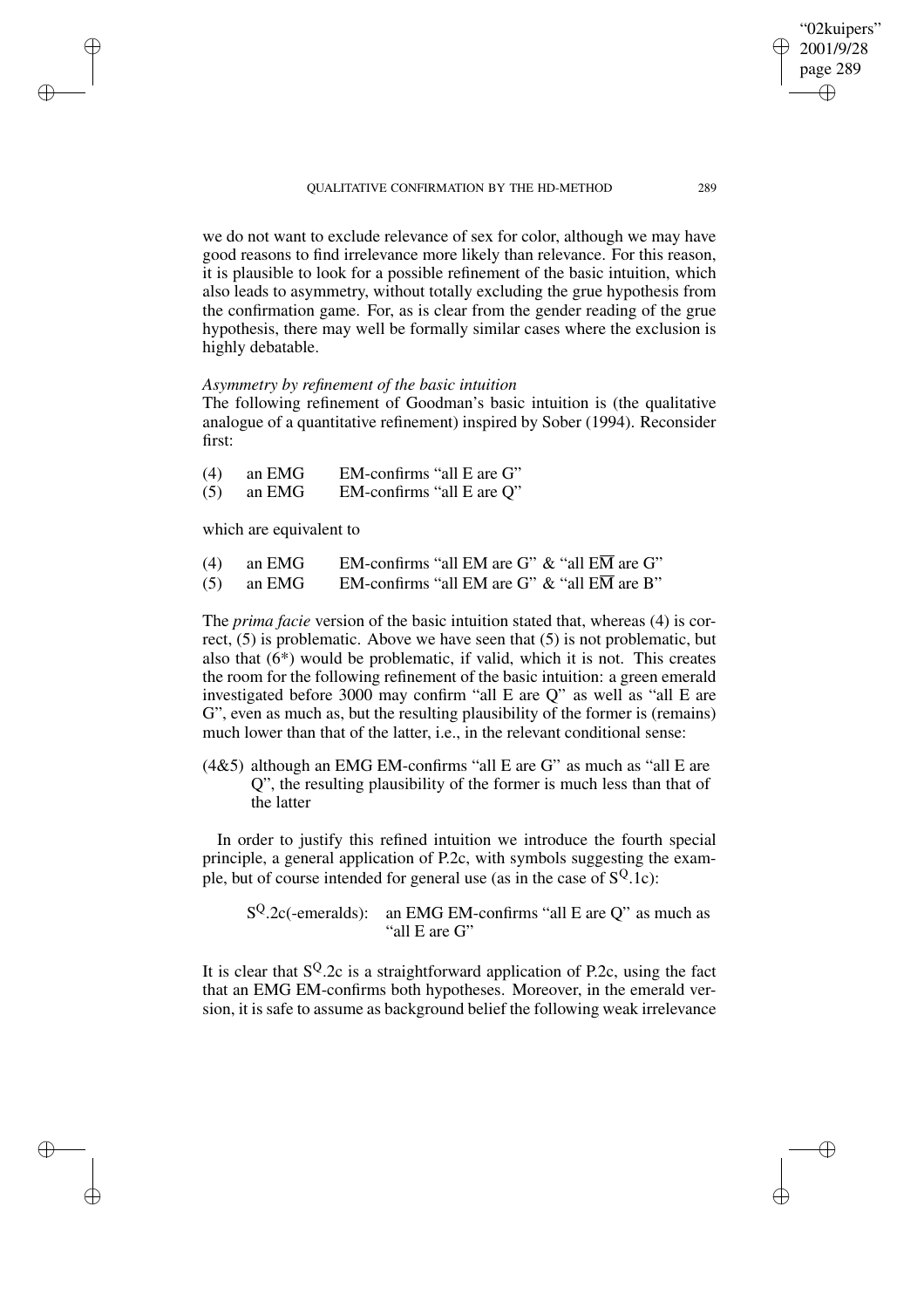assumption:

WIA(-emeralds): for all colors C and C',  $C \neq C'$ , "all E are C" is (much) more plausible than the conjunction "all EM are C"  $\&$  "all EM are C" (which is equivalent to "all E are Q" when  $C = G$  and  $C' = B$ )

In view of the fact that (4) and (5) hold, we may apply the general principle of comparative symmetry (PCS) and P.2c, or its application  $S^Q$ .2c, to our background belief WIA, which directly leads to the asymmetric cd-explication of the refined intuition, that is,  $(4&5)$ .

Note that SIA implies WIA as soon as we assume that SIA amounts to the implication that grue-like hypotheses lack any plausibility, whereas greenlike hypotheses have at least some plausibility. Hence, in the light of SIA, (4&5) provides an asymmetry additional to that between (6-SIA) and (8- SIA).

In the gender reading, however, only WIA may have some plausibility, but not SIA. That is, it may well be that we would like to subscribe to the background belief that the green hypothesis is (much) more plausible than the grue hypothesis, without excluding the latter. The reason would be, of course, that a systematic color difference between the sexes of a species regularly occurs, though supposedly not as frequently as sex irrelevance for color. Even in the temporal reading WIA defensible, and SIA not. It is surely the case that, as far as we know, there are no types of stones that have changed color at a certain moment in history. However, this does not exclude the possibility that this might happen at a certain time for a certain type of stone, by some cosmic event. To be sure, given what we know, any hypothesis which presupposes the color change is much less plausible than any hypothesis which does not.

It is important to note that we cannot simply take as an assumption that "all E are G" is more plausible than "all E are Q", that is, without reference to background beliefs, but only with the motivation that the former generalization expresses more uniformity or continuity of nature than the latter. That is, it may seem that adding "all  $E\overline{M}$  are G" to the common generalization of "all E are G" and "all E are Q", viz., "all EM are G", giving rise to "all E are G", is more in line with that common generalization than adding "all  $E\overline{M}$ are B", giving rise to "all E are Q". If one thinks this way one does so because one assumes that  $E\overline{M}G$  is more similar to EMG than EMB. However, this 'uniformity argument' hinges upon the particular E/M/G-language. As is well-known from the discussion of the grue problem (and of the problem of language dependence of definitions of verisimilitude, see Zwart (1995)) such arguments are language dependent. More specifically, in the E/M/Glanguage the suggested uniformity argument would imply that "all E are G"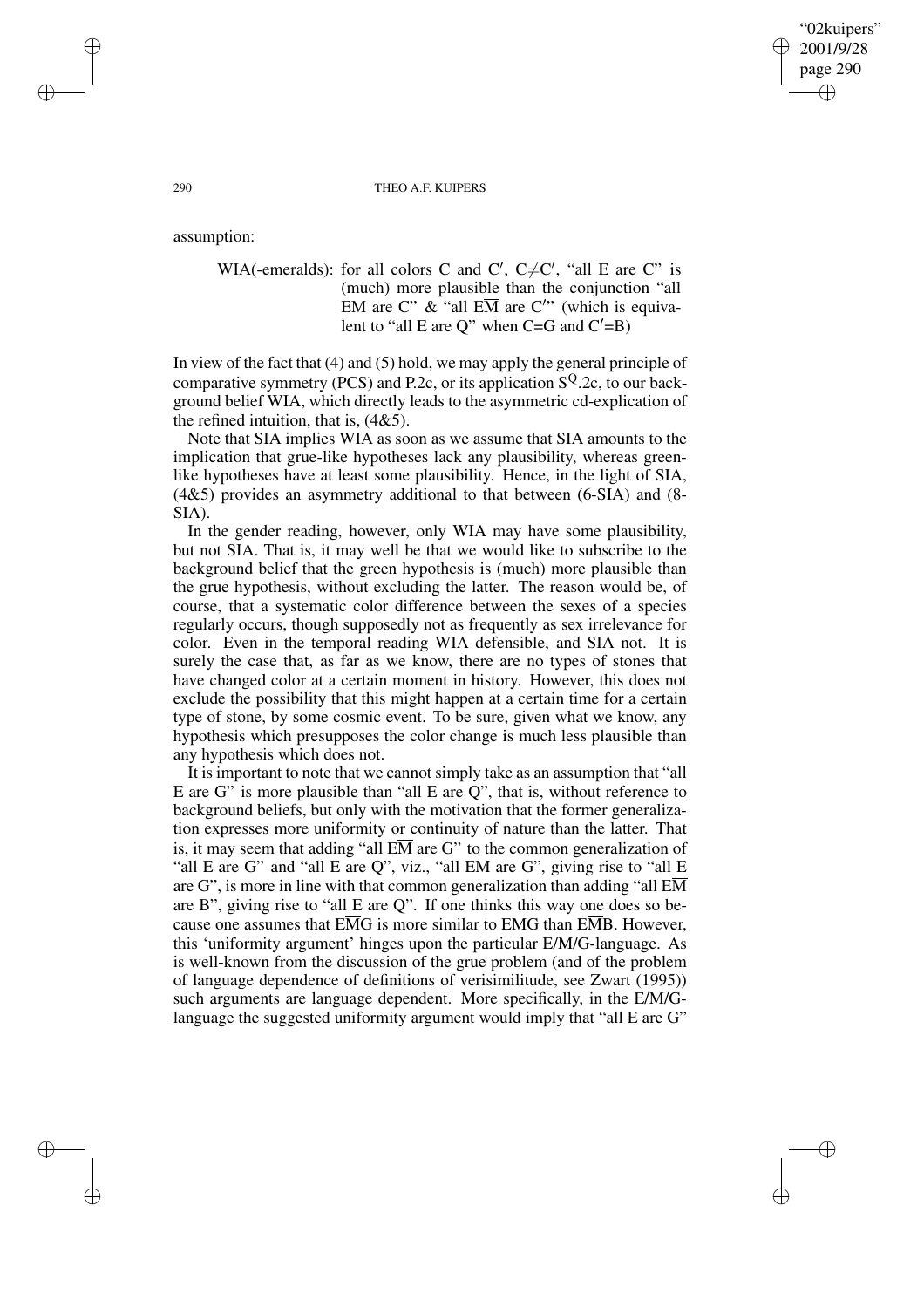is, for example, more plausible than "for all E: M iff G". However, in the E/M/X-language, with  $X =_{def} M$  iff G, the suggested uniformity argument would imply the opposite plausibility claim, viz., that "all E are X" is more plausible than "for all  $E: \tilde{M}$  iff X". Hence, reference to background beliefs is unavoidable.

In sum, the basic intuition can be justified in terms of cd-confirmation in two ways. In the first way, a strong assumption is added which excludes the grue hypothesis. In the second way, the basic intuition is refined by downgrading the grue hypothesis, without excluding it. Both are very much in the spirit of Goodman's entrenchment approach. Although Goodman's specific example of grue primarily suggests the first, dichotomous way, since green is, and grue is not, well-entrenched (in the temporal reading). However, his general exposition in terms of more or less entrenched predicates primarily suggests the second, gradual way. As has been noted, the first way is a kind of extreme version of the second.<sup>6</sup> Hence, the above analysis is highly congenial to Goodman's informal account in terms of entrenchment. However, the cd-analysis localizes in formal detail the symmetric point of departure for two asymmetric explications, a stronger and a weaker one.

### 2.3. *Objections to (conditional) deductive confirmation*

In the literature several objections have been expressed to the very idea of (conditional) deductive confirmation. Hence, our specific account of (un- )conditional deductive confirmation is also subject to them. The reader is invited to himself evaluate our rebuttals. We begin with unconditional deductive confirmation. Two of the three standard objections against this idea have already been dealt with in Section 1.2, viz., this type of confirmation is transmitted to a stronger hypothesis (CC-H), and to weaker evidence (C-E), leading to the two 'proper connotations' which also take comparative claims into account.

An important remaining objection against *unconditional* deductive confirmation is that d-confirmation is not transmitted to a weaker hypothesis (lacks the consequence property with respect to the hypothesis). Hempel (1945/1965) and others point at the supposed intuition among scientists that confirmation transmits to consequences of the hypothesis. From the success perspective on deductive confirmation, i.e., deductive confirmation as deductive success, this objection also disappears, for a consequence of H

 $6\;$  In the extreme quantitative case, we will get back the dichotomous way by assigning the grue hypothesis the prior probability 0 such that the posterior probability remains 0 (see the companion paper).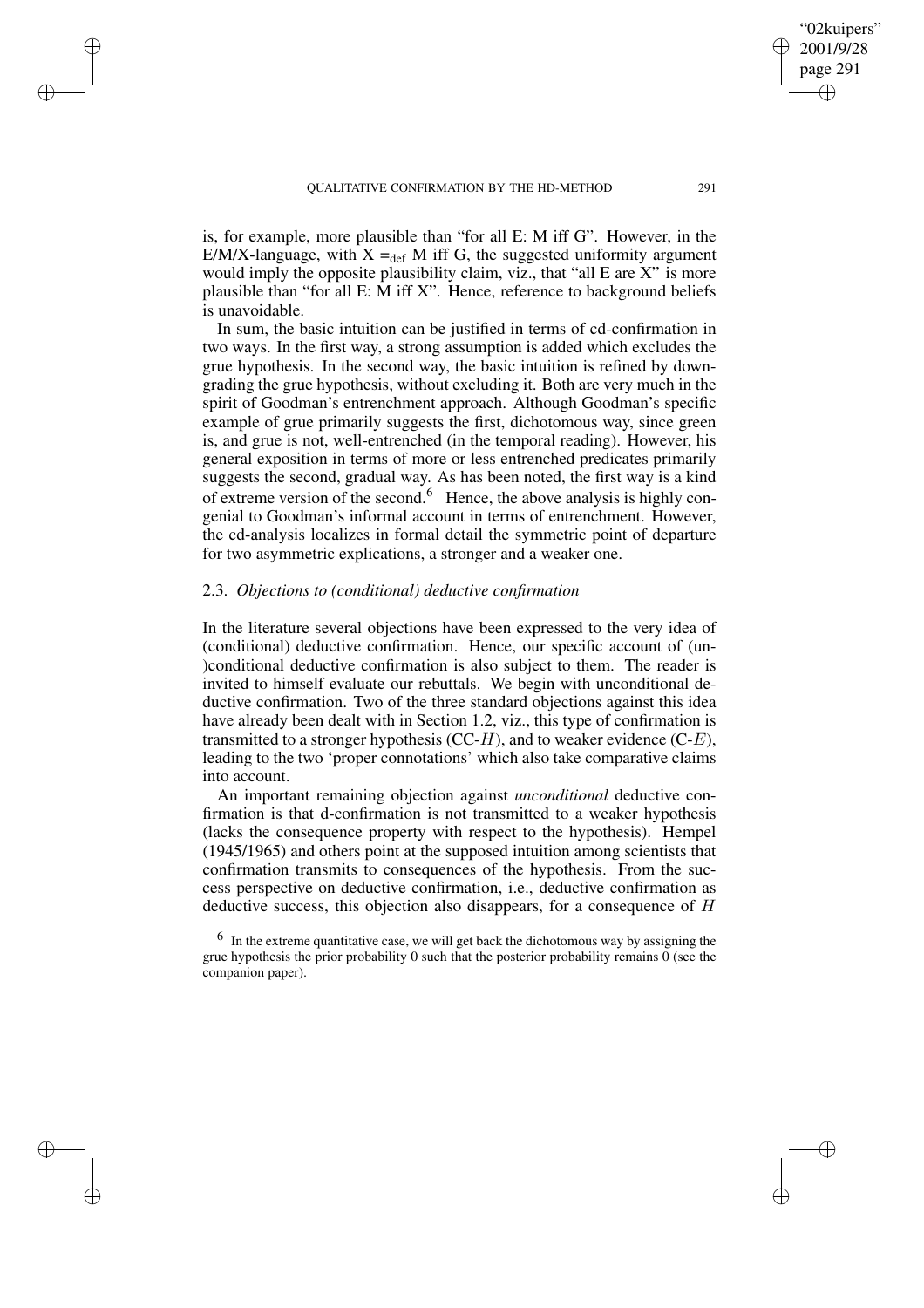need not yield the success, it even need not be co-responsible for the success. Hence, the straightforward consequence property, viz. transmission of d-confirmation to a weakening of the hypothesis, is invalid as well as implausible.

One might argue that a liberation of the property holds: d-confirmation of  $H$  by  $E$  implies confirmation, not necessarily deductive, of any consequence of  $H$  by  $E$ . However, if deductive confirmation were to have the liberated consequence property, any success, i.e., any established true consequence of a hypothesis would confirm any other consequence of it, even if the two consequences use two non-overlapping (sub-)languages, and would hence not be recognized as confirmationally related at all without the hypothesis. More generally, together with the converse consequence property with respect to the hypothesis  $(CC-H)$  of d-confirmation, the liberated property would have the absurd consequence that any two hypotheses with no overlapping vocabulary would always be confirmationally related in the sense that any d-confirming evidence of the one would be, via the conjunction of the two hypotheses, confirming evidence of the other. In short, most scientists are well aware that a success usually is a joint venture of most, if not all, of the components of the hypothesis. Hence, if some scientists and philosophers nevertheless have also the intuition that (deductive) confirmation transmits somehow to all consequences of the hypothesis, the foregoing analysis, dealing with deductive successes as the paradigm cases of confirmation, provides an invitation to reconsider that connotation of (deductive) confirmation seriously. 7

As to the predictable objections against *conditional* deductive confirmation, we start with a purely technical objection (Gemes 1990, and formally related, Glymour 1980b). It is easy to check that the definition of  $DC(E, H)$ . C), i.e.,  $H\&C \models E$ , *prima facie* implies that, for any E and H, E cdconfirms  $H$  on a condition that is entailed by  $E$ , hence true, viz., the condition  $H \to E$ , i.e., DC(E, H;  $H \to E$ ), for trivially  $H \& (H \to E) \models E$ . Hence, *prima facie*, any E cd-confirms any H. However, we have added the requirement  $LI(H, C)$  to the definition, i.e., the condition that C does not logically depend on H. Since not only E but also  $\neg H$  (trivially) entails the relevant condition  $H \to E(\neg H \lor E)$ , the purported trivialization of cd-confirmation has thus been excluded. Note that the same component of  $LI(H, C)$ , that is,  $\neg H$  may not entail C, is formally required to prevent

<sup>&</sup>lt;sup>7</sup> The tension between the two potential principles, C-E and CC-H, is for Flach (1995) the reason to distinguish and elaborate, in his terms, two kinds of induction, confirmatory induction, obeying  $C-E$  and not  $CC-H$ , and explanatory induction, obeying  $CC-H$  but not  $C-E$ . Since the latter concept is in our view the closest to the scientific common sense concept of confirmation, we restrict attention to that type of explication.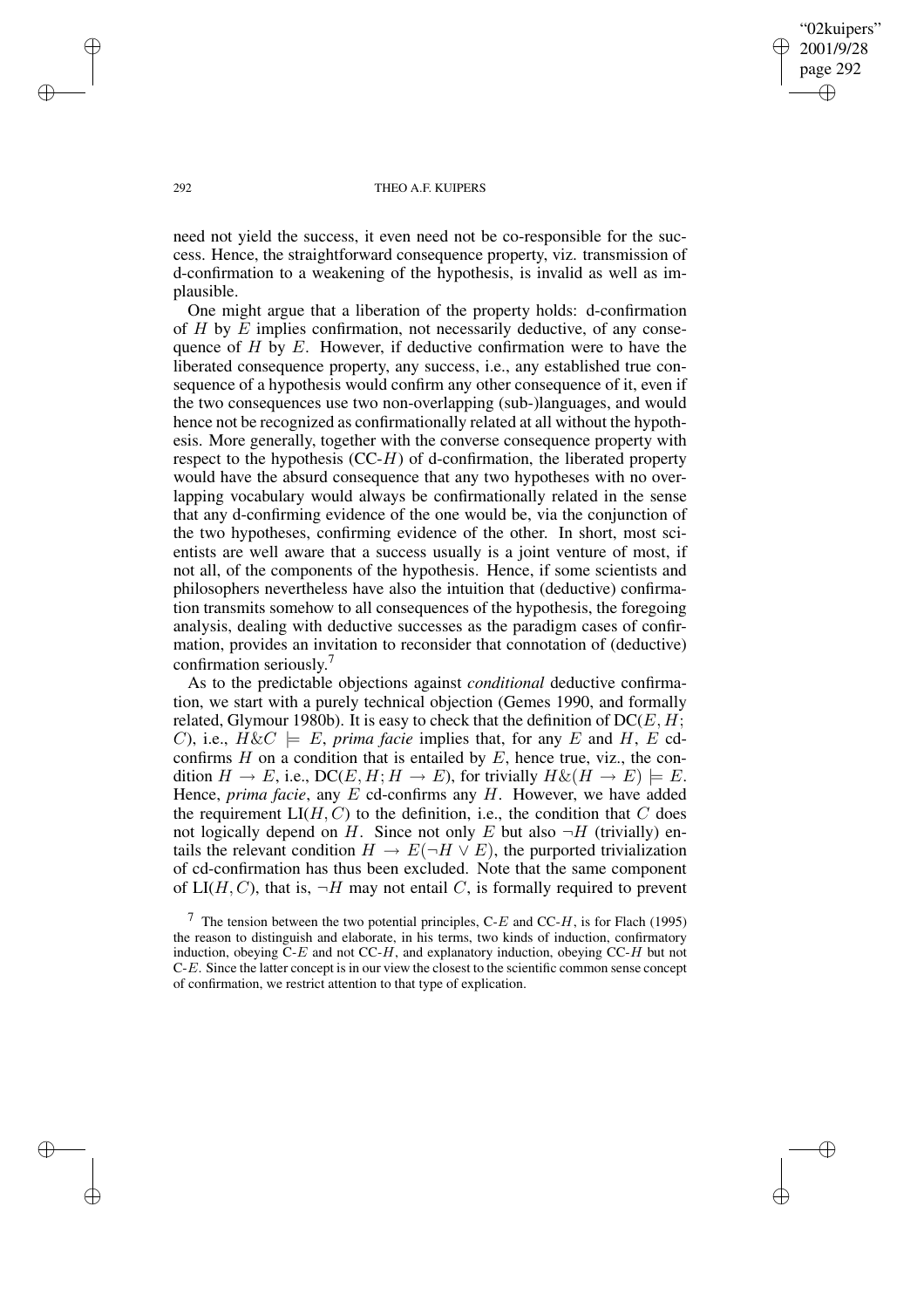HD-prediction and DN-explanation of individual events from similar trivialization. Of course, the other alternative is just to consider these related trivial cases as illustrations of the trivialization phenomenon that frequently occurs under logically extreme conditions. However, the other three components of  $LI(H, C)$  serve already to exclude more transparent improper cases, viz., incompatible hypothesis and condition (H may not entail  $\neg C$ ), or one of them being redundant (H may not entail C and C may not entail H), so why not just include the fourth component?

Let us now turn to a *prima facie* more fundamental objection. First of all, it is time to mention that the notion of cd-confirmation was already essentially considered, and rejected, by Hempel (1945/1965) as a general criterion of confirmation, under the heading 'prediction criterion'. Later, it was reconsidered by Horwich (1983), and rejected as too narrow, which it of course is when taken as *pars pro toto*, i.e., without taking unconditional confirmation, also treated in this paper, and non-deductive confirmation, treated in the companion paper, into account. Hempel argues that in interesting cases (he elaborates a case of plane-polarized light) the plausible condition is already a universally quantified statement, of which the acceptance presupposes, what he calls, a quasi-induction. Assuming moreover that the idea of quasi-induction presupposes the idea of confirmation, he concludes that the predictive approach to confirmation becomes circular. From our analysis it is clear, however, that not only unconditional deductive confirmation but also conditional deductive confirmation can, without problems, be defined in general, and can be straightforwardly applied to non-universal conditions. Hence, it may be true that the acceptance of a universal condition requires criteria for the 'inductive jump' and it is even plausible that these criteria will be phrased in terms of straightforward cases of (conditional) deductive confirmation. However, it does not follow from this that the analysis of (conditional) deductive confirmation is circular.<sup>8</sup>

To conclude, we have argued that confirmation by the HD-method can be explicated as (conditional) deductive confirmation, provided some comparative principles are added to this classificatory point of departure. The resulting theory not only leads to qualitative solutions of the raven paradoxes

<sup>8</sup> Hempel's argument against cd-confirmation resembles a general, but invalid, circularity objection to confirmation. In the next section we will argue that confirmation increases plausibility and that high plausibility leads to acceptance and acceptance to inclusion in the background beliefs. Although background beliefs are frequently presupposed in confirmation claims, this does not at all imply that confirmation of a particular hypothesis presupposes that that hypothesis itself already belongs to the background beliefs. On the contrary, if  $E$ only d-confirms  $H$  assuming background beliefs  $B$ , it means by definition that we have to presuppose B *in addition to* H in order to derive E. As far as B would presuppose, hence entail, H, it would be redundant as an extra.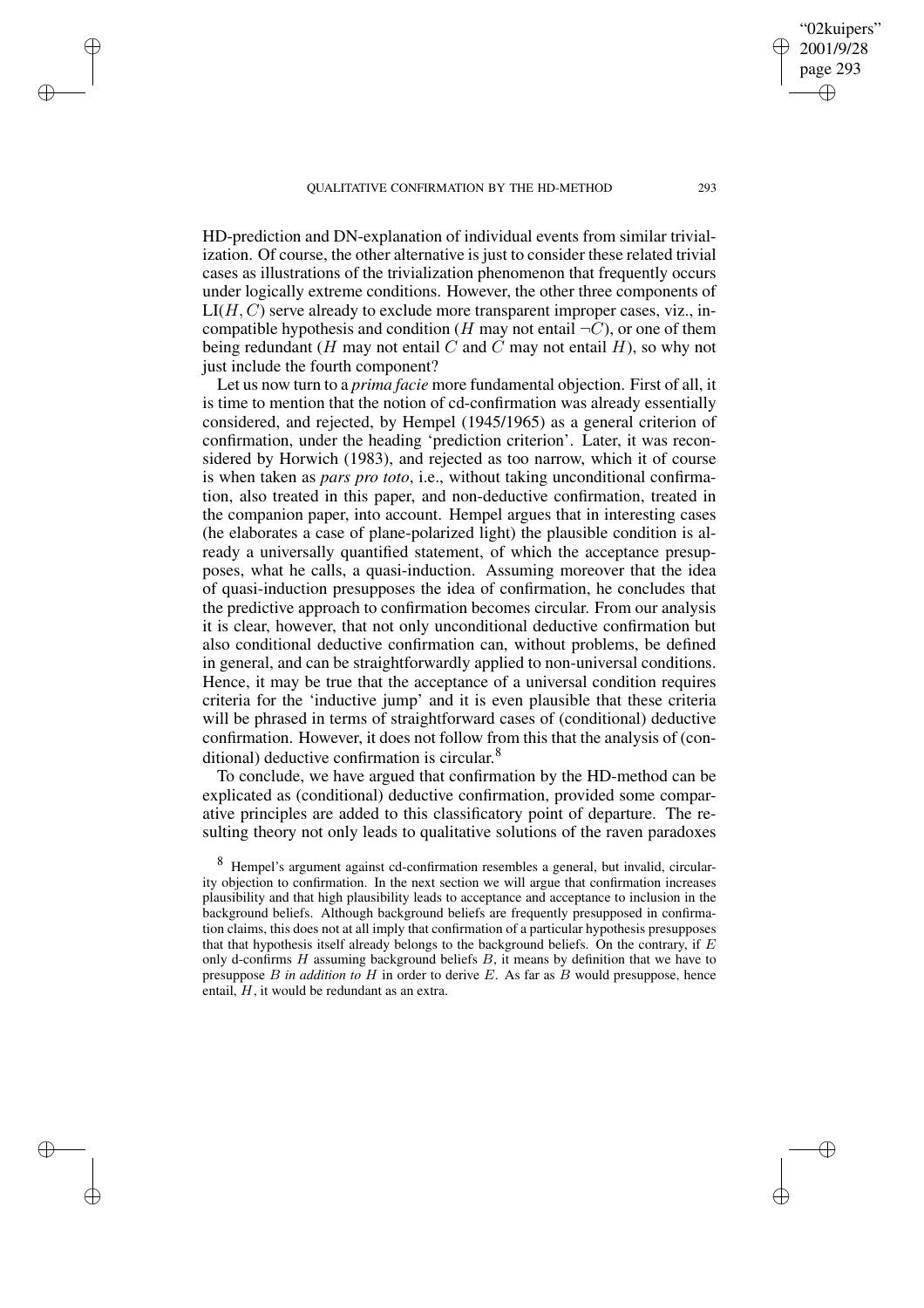and the grue problem, but can be defended against the objections normally raised against the purely classificatory approach of qualitative confirmation as deductive confirmation.

As already suggested, many philosophers who are reserved about the possibility of an acceptable theory of deductive confirmation subscribe to (a version of) the quantitative Bayesian theory of confirmation. As will be shown in the companion paper, that theory perfectly leaves room for HD-testing of hypotheses and a plausible specification of it implies the pure theory of confirmation presented in this paper.<sup>9</sup>

## 3. *Acceptance of hypotheses*

Finally, we will briefly deal with the problem of the acceptance of hypotheses. Explicating the idea of deductive confirmation of a hypothesis is one thing, explicating the idea of being sufficiently confirmed to be accepted is another. For the latter issue it is important to recognize that a hypothesis may be highly confirmed, without having become very plausible, since it may have been very *im*plausible at the start. For acceptance we need something like 'being sufficiently confirmed to have become sufficiently plausible to be accepted'. If it was already plausible at the start, the acquired confirmation may have been not very important for this purpose. Hence, crucial is 'being sufficiently plausible for being accepted'. Acceptance criteria may depend on the nature of the hypothesis: is it of an individual or a general nature? does it contain theoretical terms? etc. Moreover, they will depend

9 In contrast to the above mentioned authors, Glymour (1980a) has, in response to the supposed objections to deductive confirmation, developed the so-called bootstrap method of hypothesis testing, which deviates in several respects from the HD-method, and he has based a new explication of confirmation on that method. The bootstrap method is primarily intended to solve the problem of the underdetermination of theory by data by an attempt to localize the support data provide for the separate hypotheses constituting a complex theory. As a consequence, the relativized clause "evidence  $E$  (bootstrap) confirms hypothesis H with respect to theory T" becomes the crucial statement to explicate. In view of the criticism of that explication by Christensen (1983), Glymour (1983) had to change his original proposal of (1980a). These revisions were criticized and revised by Zytkow (1986), leading to another revision by Earman and Glymour (1988). However, according to Christensen (1990) all these revisions are still defective, even so much that he concludes that the bootstrap method is irrelevant for the discrimination of relevant and irrelevant confirmations. Hence, in the light of all this the perspectives for bootstrap confirmation are at least uncertain and confused. The bootstrap method certainly has relevance for measuring theoretical terms and hence may indeed reduce the problem of the underdetermination of theory by data. However, as has been pointed out by Forge (1984), using the structuralist approach to measuring theoretical terms, the perspectives for localization of support by the bootstrapping method are nevertheless problematic.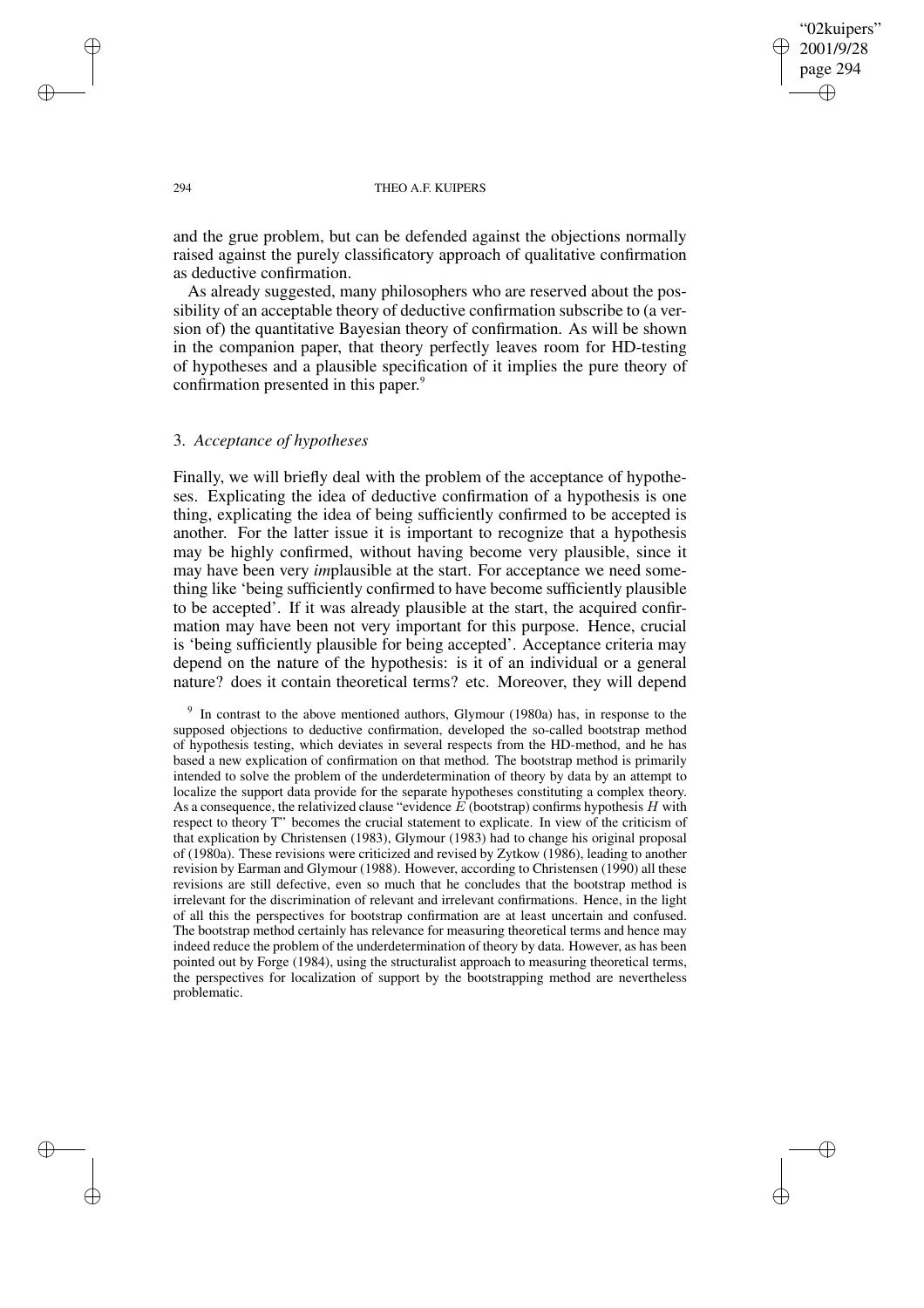on one's epistemological position, for there are, of course, various types of being accepted, roughly corresponding to the epistemological positions. To begin with the latter, for the realist acceptance of a hypothesis amounts to accepting the hypothesis as literally true, including its observational, referential and theoretical consequences. The referentialist will drop the theoretical consequences, and the empiricist, in addition, the referential consequences. Finally, the instrumentalist will drop the observational consequences concerning non-intended applications. In all cases, acceptance of a hypothesis means that it is to be added to the body of background beliefs, of which the general status, of course, also depends on the relevant epistemological position.

Within each of the above mentioned types of accepting a hypothesis as true we could also distinguish between at least four 'kinds of truth': true simpliciter, approximately true, near to the truth, and nearer to the truth than another hypothesis. The above, epistemologically induced, qualifications were primarily intended for the first kind of truth. The fourth kind is explicated elsewhere (Kuipers, 2000) for the various epistemological types in great detail. Although we use there informally expressions referring to the second and the third kind of truth, such as 'approximately true' and 'near to the truth' themselves, no precise explications of them are given. It is clear that 'approximately true' would need some conventional threshold for deviations from being true. Similarly, 'near to the truth' would need some threshold for being sufficiently near to the truth.

Returning to 'true simpliciter', and assuming that the hypothesis is of a general nature, with general test implications in different directions, and using theoretical terms, the three positions beyond the instrumentalist one (which we will further neglect as far as acceptance is concerned) have to make *inductive jumps* of various kinds, that is, from a threshold plausibility in one of the distinguished epistemological senses to the corresponding type of truth. The empiricist has to make *elementary or first order* inductive jumps, i.e., inductive generalizations (in observation terms), and *second order* inductive jumps, generalizations of inductive generalizations. (This distinction is not a very sharp one). The referentialist has to add *referential* inductive jumps, and the realist, in addition, *theoretical* ones. Hence, even if we neglect further refinements of referential and theoretical inductive jumps, there are at least four different questions of explication and justification regarding 'true simpliciter'.

To be sure, normally speaking, an inductive jump reflects a deductive fallacy. The recent AI-literature has made it clear that deductive fallacies may be very useful default rules of reasoning. The reader is referred to (Tan, 1992) and (Marek and Truszczynski, 1993). Here, however, we prefer to indicate another direction. Unfortunately, there only seem to be debatable conditions for elementary inductive jumps, and similarly for the other three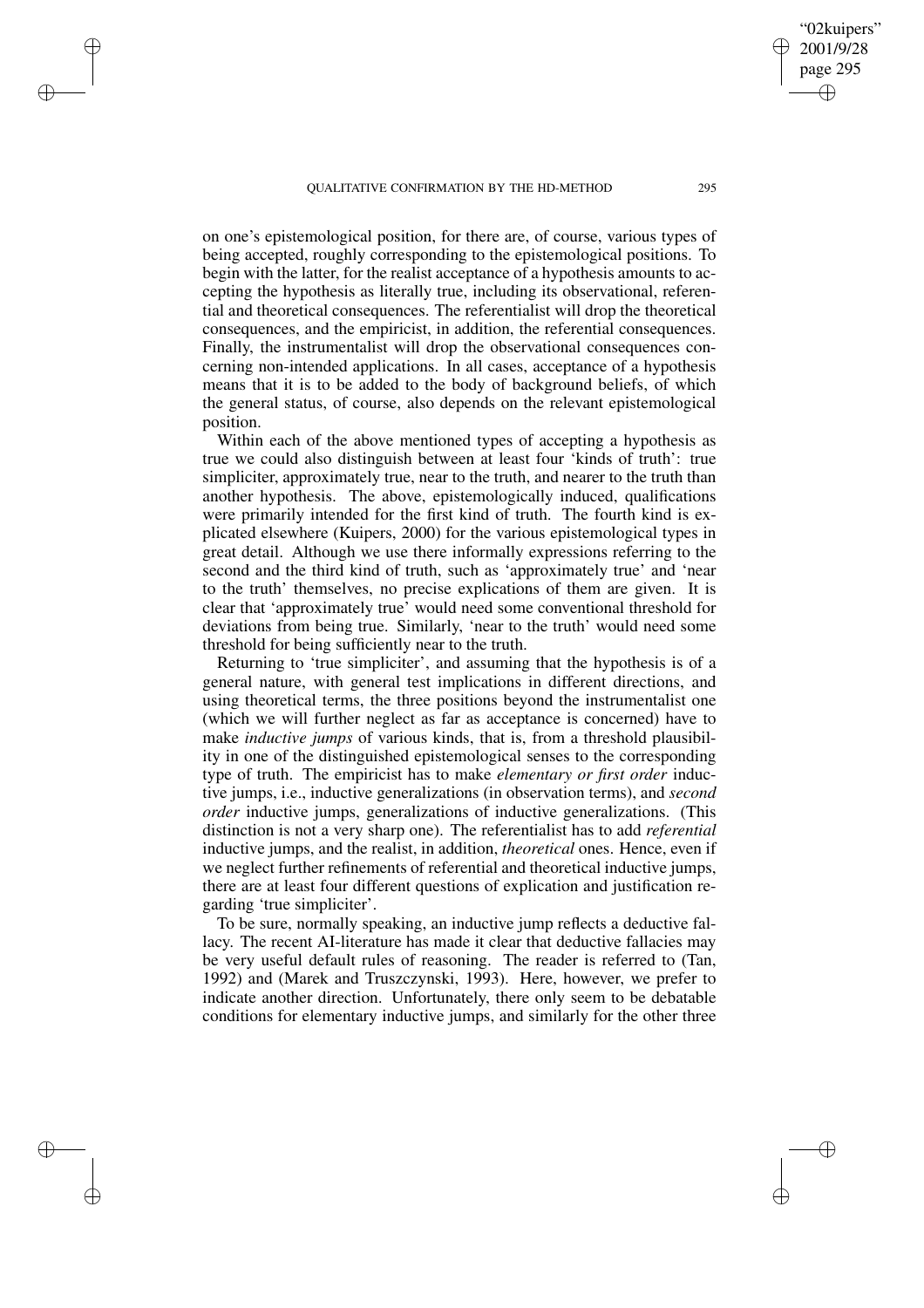296 THEO A.F. KUIPERS

types. Be this as it may, it turns out to be fruitful to consider the nonelementary jumps in the comparative perspective of empirical progress and truth approximation. In (Kuipers, 2000) it is argued that the conditions for accepting comparative success and truth approximation claims are essentially of the same non-elementary nature. Hence, the assessment of empirical progress and truth approximation claims is fundamentally of the same nature as the assessment of certain 'truth simpliciter claims'.

### *Concluding remarks*

As already indicated, in (Kuipers, 2000) several matters concerning hypothesis testing are dealt with. It becomes clear that the role of falsification and confirmation has to be relativized in several respects. To begin with, as is well-known, *prima facie* falsification may be disputed in several ways, e.g. by questioning the description of the counter-example or the truth of the auxiliary hypotheses needed to derive the relevant test implication. More fundamentally, it turns out that 'being false', and 'being true' for that matter, is from the point of view of empirical progress and truth approximation rather irrelevant, hence falsification will have to play a more modest role than frequently is assumed. We also show that the realist may even claim against the empiricist that one theory may be closer to the truth in the encompassing theoretical sense than another, even though the first has some counter-examples which are no counter-examples to the second.

Similarly, the role of confirmation can be relativized along the same lines and roughly at the same places. Since 'confirmation' has the connotation of not yet being falsified, that is, the hypothesis may still be true, and since it turns out to make perfectly sense to continue the 'HD-evaluation' of a theory, even though it has been falsified, the confirmation of a theory is not so important, but the more general notion of obtaining (general) successes is very important. *Prima facie* successes may be disputed in similar ways as *prima facie* falsification. Moreover, the obtainment of a success plays a modest role similar to that of a counter-example. However, now the realist cannot claim that a theory can be closer to the theoretical truth than another despite the fact that the other has one or more extra successes.

Although the role of confirmation and falsification can be strongly relativized, this does not mean that there is no need of a qualitative theory of deductive confirmation and falsification, as developed in this paper. On the contrary, the notion of confirmation and falsification remain of crucial importance for testing at least three types of hypotheses: 1) general test implications and similar general observational hypotheses, 2) comparative success hypotheses, and 3) truth approximation hypotheses. From the last point it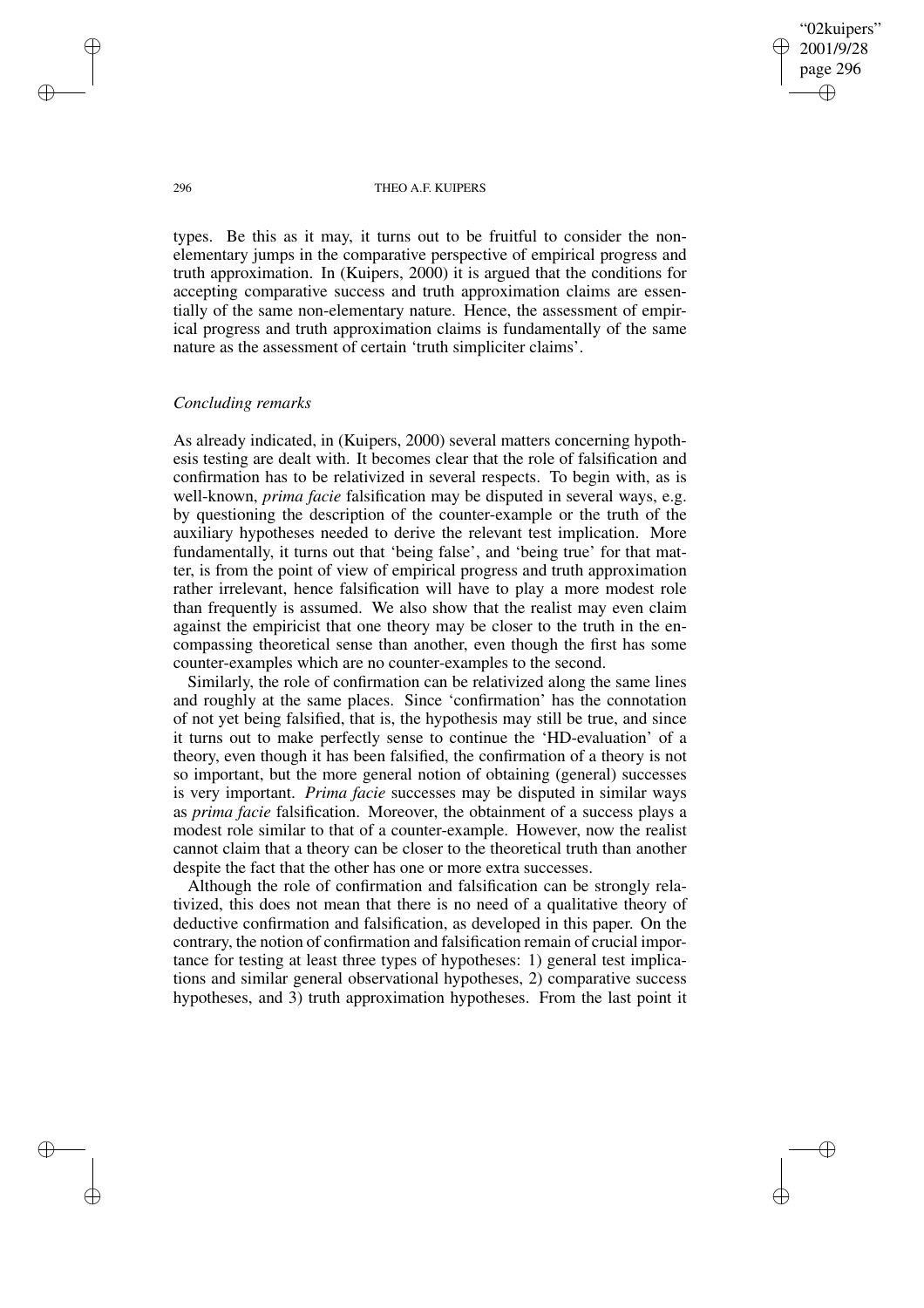may, however, not be concluded that there is a strong relation between confirmation and truth approximation. On the contrary, as mentioned before, it turns out that there is no direct link between 'being true or false' and 'truth approximation'. This does not exclude that there is some sophisticated link between confirmation and truth approximation, but this is not explored by us.

Given that a qualitative theory of deductive confirmation remains highly relevant, it is also useful to have a satisfactory quantitative corresponding to it. In the companion paper such a quantitative, i.c., probabilistic Bayesian, theory of confirmation will be presented, with a decomposition in deductive and non-deductive confirmation. It is pure, and inclusive in the sense that it leaves room for the confirmation of hypotheses with probability zero. The resulting qualitative theory of (general) confirmation, including the one for deductive confirmation, will also be formulated.

University of Groningen

E-mail: T.A.F.Kuipers@Philos.rug.nl

## **REFERENCES**

- Christensen, D., (1983), "Glymour on evidential relevance", *Philosophy of Science*, 50, 471–481.
- Christensen, D., (1990), "The irrelevance of bootstrapping", *Philosophy of Science*, 57, 644–662.
- Cotton, P., (1990), "Is there still too much extrapolation from data on middleaged white men?", *JAMA (Journal of the American Medical Association)*, 263.8, 1049–1050.
- Earman, J., (1992), *Bayes or bust. A critical examination of Bayesian confirmation theory*, MIT-press, Cambridge Ma.
- Earman, J. & Glymour, C., (1988), "What revisions does bootstrap testing need?", *Philosophy of Science*, 55, 260–264.
- Flach, P., (1995), *Conjectures. An inquiry concerning the logic of induction*, ITK-series Tilburg University, Tilburg.
- Forge, J., (1984), "Theoretical functions, theory and evidence", *Philosophy of Science*, 51, 443–463.
- Gemes, K., (1990), "Horwich and Hempel on hypothetico-deductivism", *Philosophy of Science*, 56, 609–702.
- Glymour, C., (1980a), *Theory and evidence*, Princeton University Press, Princeton.
- Glymour, C., (1980b), "Hypothetico-deductivism is hopeless", *Philosophy of Science*, 47, 322–325.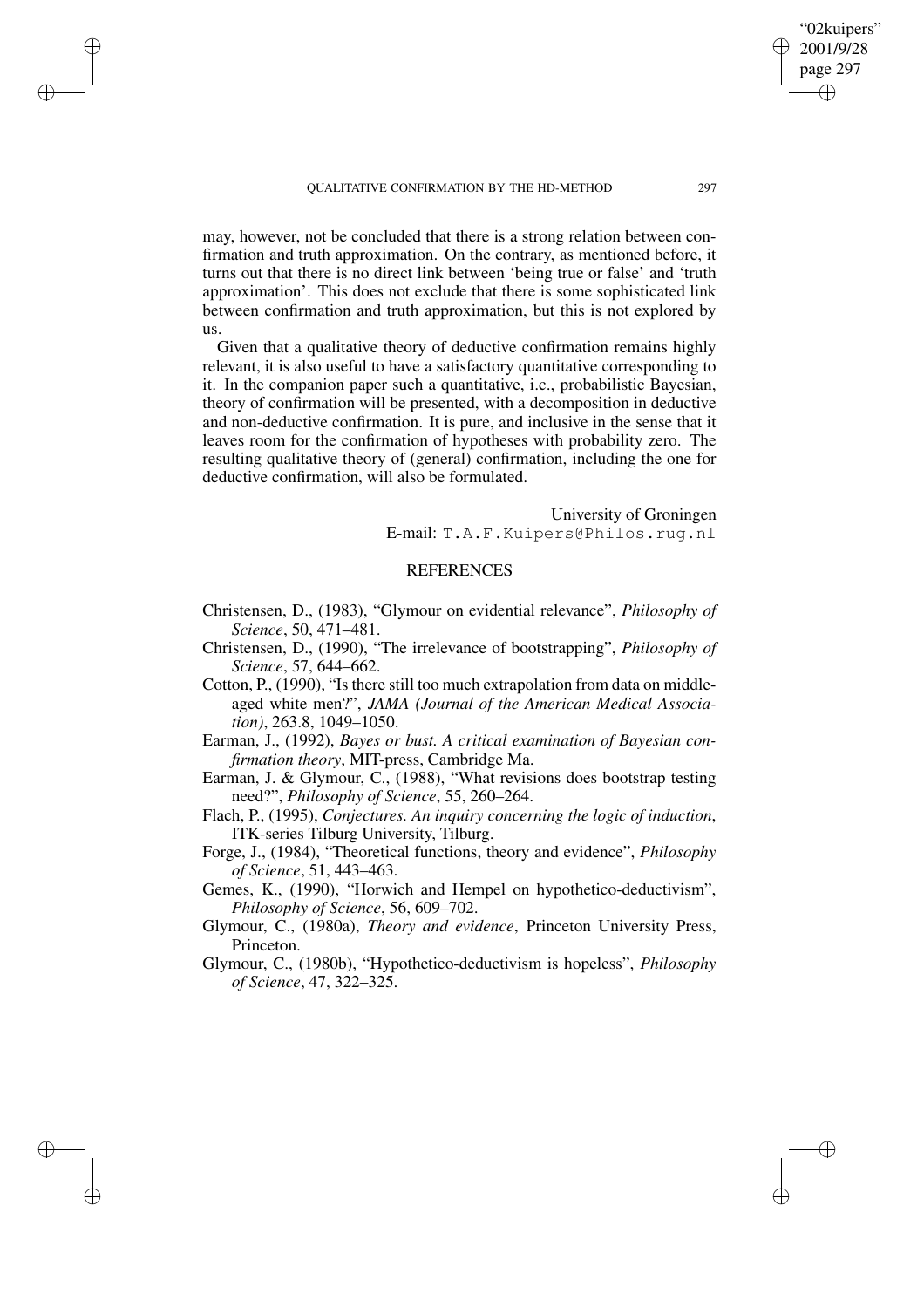- Glymour, C., (1983), "Revisions of bootstrap testing", *Philosophy of Science*, 50, 626–629.
- Goodman, N., (1955), *Fact, fiction, and forecast*, Harvard UP, Cambridge Ma.
- Grimes, T.R., (1990), "Truth, content, and the hypothetico-deductive method", *Philosophy of Science*, 57, 514–522.
- Groot, A.D. de, (1961/1969), *Methodologie*, Mouton, Den Haag, 1961; translated as *Methodology*, Mouton, New York, 1969.
- Hempel, C.G., (1945/1965), "Studies in the logic of confirmation", *Mind*, 54, 1945, 1–26/97–121. Reprinted in C.G. Hempel *Aspects of scientific explanation*, The Free Press, New York, 1965, 3–47.
- Hempel, C.G., (1966), *Philosophy of natural science*, Prentice-Hall, Englewood Cliffs.
- Horwich, P., (1983), "Explanations of irrelevance", in J. Earman (ed.), *Testing scientific theories*, University of Minnesota Press, Minneapolis, 55– 65.
- Howson, C. & Urbach, P., (1989), *Scientific reasoning: the Bayesian approach*, Open Court, La Salle.
- Kuipers, T., (1997), "The Carnap-Hintikka programme in inductive logic", in: Matti Sintonen (ed.), *Knowledge and inquiry: Essays on Jaakko Hintikka's epistemology and philosophy of science*, Poznan Studies, Volume 51, Rodopi, Amsterdam, pp. 87–99.
- Kuipers, T., (companion paper), "Quantitative confirmation, and its qualitative consequences", to appear in *Logique et Analyse*.
- Kuipers, T., (2000), *From Instrumentalism to Constructive Realism*, Synthese Library, Vol. 287, Kluwer AP, Dordrecht.
- Marek, W. & Truszczynski, M., (1993), *Nonmonotonic logic: contextdependent reasoning*, Springer, Berlin.
- Popper, K.R., (1934/1959), *Logik der Forschung*, Vienna, 1934, translated as *The logic of scientific discovery*, Hutchinson, London, 1959.
- Ray, W., Griffin, M. & Avorn, J., (1993), "Evaluating drugs after their approval for clinical use", *The New England Journal of Medicine*, 329.27, 2029–2032.
- Sober, E., (1988), *Reconstructing the past: parsimony, evolution, and inference*, MIT-press, Cambridge Ma.
- Sober, E., (1994), "No model, no inference: a Bayesian primer on the grue problem", in: Stalker, D. (ed.), *Grue! The new riddle of induction*, Open Court, La Salle, 225–240.
- Sober, E., (1995), *Core questions in philosophy*, Prentice Hall, Englewood Cliffs.
- Tan, Y.-H., (1992), *Non-monotonic reasoning: logical architecture and philosophical applications*, Free University, Amsterdam.